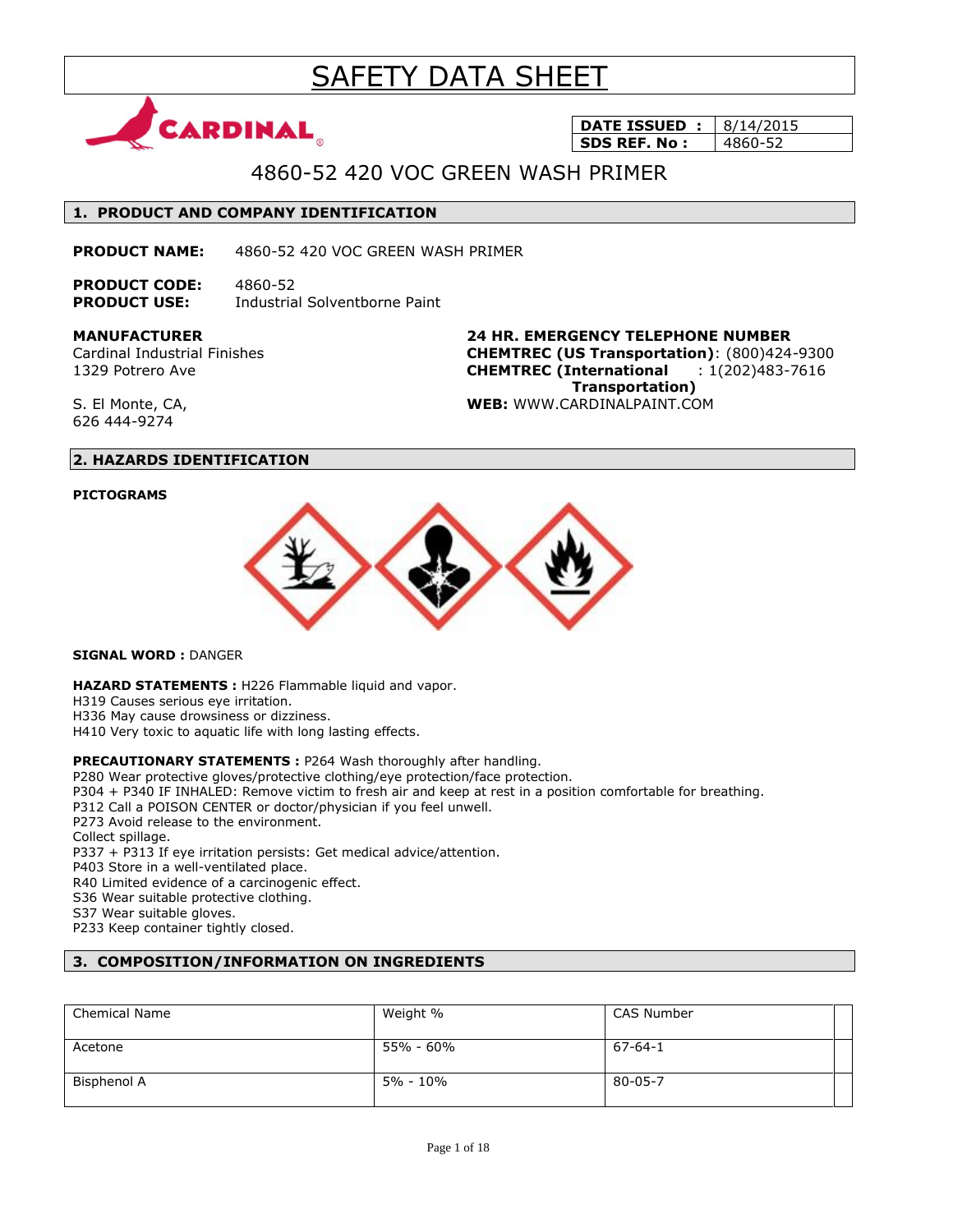| Glycol Ether PM                | $1\% - 5\%$         | 107-98-2   |  |
|--------------------------------|---------------------|------------|--|
| Zinc Oxide                     | $1\% - 5\%$         | 1314-13-2  |  |
| Methyl Isobutyl Ketone         | $1\% - 5\%$         | $108-10-1$ |  |
| Dimolybdenum trizinc nonaoxide | $1\% - 5\%$         | 22914-58-5 |  |
| Carbon Black                   | $0.50\%$ - $0.99\%$ | 1333-86-4  |  |

# **4. FIRST AID MEASURES**

#### **Description of first and measures.**

**EYES CONTACT** : Flush with large quantities of water for 15 to 30 minutes. Remove contact lenses. Keep eyes wide open while rising. If eye irritation persists: Get medical attention.

**SKIN CONTACT :** Wash exposed area with mild soap and water for 15 to 30 minutes. Remove contaminated clothing. Repeated exposure may cause dryness or cracking.

**INGESTION :** Rinse mouth. Do NOT induce vomiting. Keep victim warm and seek immediate attention.

**INHALATION :** Remove to fresh air and keep in a position comfortable to breath. Call a doctor/physician if you feel unwell. Get medical attention.

**Most important symptoms and effects, both acute and delayed.** Symptoms/injuries: Eye irritation

Symptoms/injuries after inhalation: May cause drowsiness or dizziness.

Symptoms/injuries after eye contact: Cause serious eye irritation.

Symptoms/injuries after ingestion: Ingestion may cause nausea, vomiting and diarrhea.

Indication of any immediate medical attention and special treatment needed.

If medical advise is needed, have product container or label on hand.

#### **5. FIRE FIGHTING MEASURES**

**SUITABLE EXTINGUISHING MEDIA :** In the event of a fire, use specifically suitable extinguishing agents. Suitable extinguishing media: Foam, alcohol resistant foam, CO2, water fog. Unsuitable extinguishing media: Do not use heavy water stream. A heavy water stream my spread burning liquid.

**FIRE FIGHTING PROCEDURE :** Firefighting instructions: Use water spray or fog for cooling exposed containers. Exercise caution when fighting any chemical fire. Prevent fire-fighting water from entering the environment. Protection during firefighting: Firefighters should wear full protective gear. Do not enter fire area without proper protective equipment, including self-contained breathing apparatus with full face piece operated in pressure demand or other positive pressure modes.

**UNUSUAL FIRE AND EXPLOSION HAZARD :** Fire hazard: Highly flammable/liquid or vapor.

Explosive hazard: May form flammable/explosive vapor-air mixture.

#### **6. ACCIDENTAL RELEASE MEASURES**

#### **PERSONAL PRECAUTIONS, PROTECTIVE EQUIPMENT AND EMERGENCY PROCEDURES :**

General measures: Remove ignition sources. Use special care to avoid static electric charges. No smoking.

#### **FOR NON-EMERGENCY PERSONNEL :**

For non-Emergency procedures: Evacuate unnecessary personnel.

#### **FOR EMERGENCY RESPONDERS :**

Equip cleanup crew with proper protection. Avoid breathing fume, vapors.

#### **ENVIROMENTAL PRECAUTIONS :**

Prevent entry to sewers and public waters.

#### **METHODS AND MATERIAL FOR CONTAINMENT AND CLEAN UP :**

Collect damaged aerosols and use absorbent and/or inert material, then place in suitable container.

#### **7. HANDLING AND STORAGE**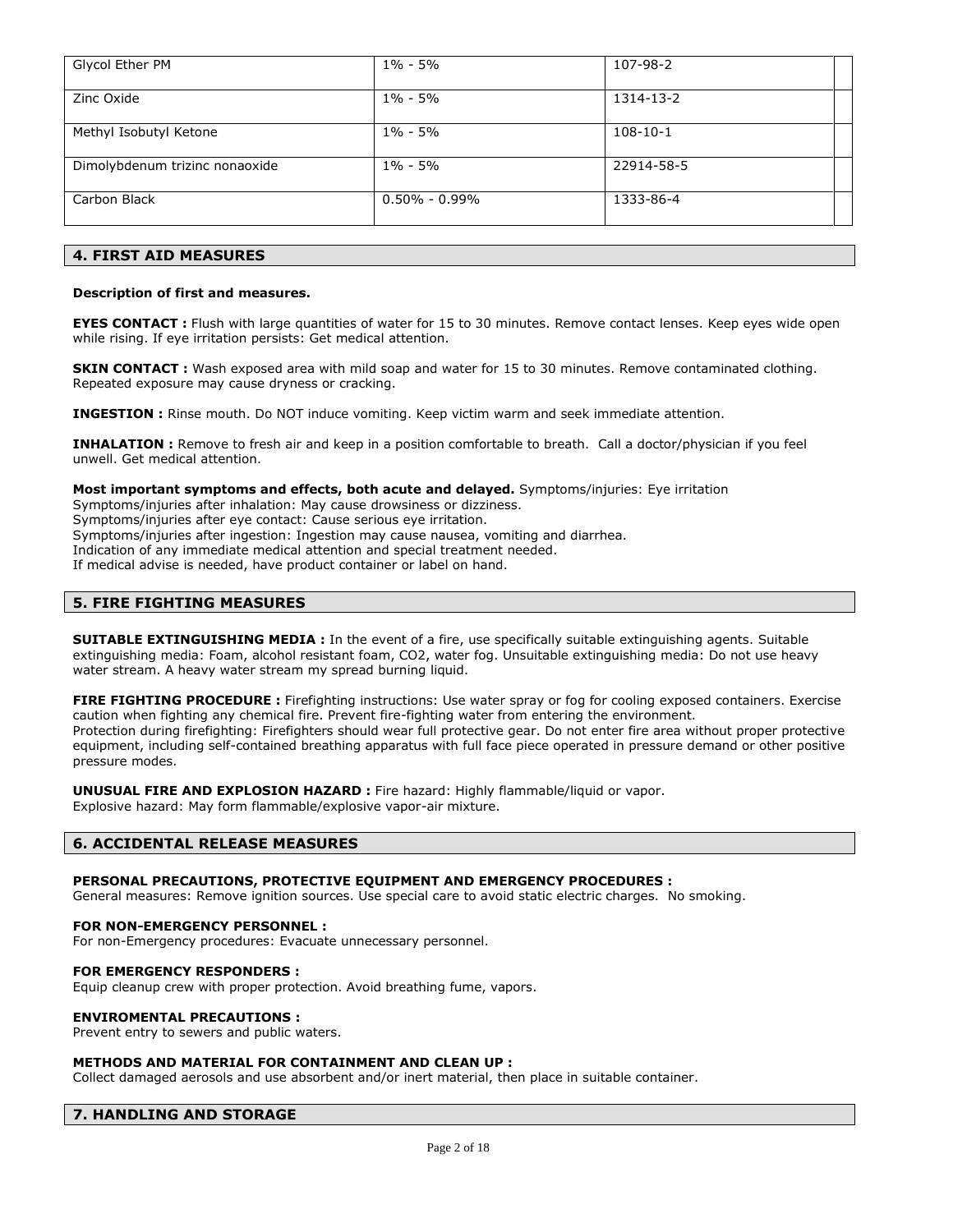**PRECAUTIONS FOR SAFE HANDLING :** Additional hazards when processed: Handle empty containers with care because residual vapors are flammable.

Precautions for safe handling: Wash hands and other exposed areas with mild soap and water before eating, drinking or smoking and when you are leaving work. Provide good ventilation in process area to prevent formation of vapor. No smoking. Use only non-sparking tools. Use outdoors or in a well ventilated area. Avoid breathing fume, vapors. Hygiene measures: Wash Skin thoroughly after handling.

**CONDITIONS FOR SAFE STORAGE, INCLUDING INCOMPATIBILITIES :** Storage conditions: Store in a dry, cool and well-ventilated place away from: Heat sources. Direct sunlight.

Incompatible products: Strong bases. Strong acids.

Incompatible materials: Source of ignition. Direct sunlight. Heat Sources.

### **8. EXPOSURE CONTROLS\PERSONAL PROTECTION**

| Acetone(67-64-1)                           |                              |                          |
|--------------------------------------------|------------------------------|--------------------------|
| <b>USA ACGIH</b>                           | <b>ACGIH STEL TLV</b>        | 750 ppm                  |
| <b>USA ACGIH</b>                           | <b>ACGIH TWA TLV</b>         | 500 ppm                  |
| <b>USA NIOSH</b>                           | NIOSH STEL (Table Z-1)       | 1,000 ppm, 2,400 mg/m3   |
| <b>USA NIOSH</b>                           | <b>NIOSH TWA</b>             | 250 ppm, 590 mg/m3       |
| <b>USA OSHA</b>                            | OSHA TWA (Table Z-1)         | $1,000$ ppm, 2,400 mg,m3 |
| Aliphatic Solvent(64742-47-8)              |                              |                          |
| <b>USA ACGIH</b>                           | ACGIH (TLV) TWA              | 200 mg/m3                |
| <b>USA NIOSH</b>                           | NIOSH REL (ST)               | $10 \, \text{mg/m}$      |
| <b>USA NIOSH</b>                           | NIOSH REL (TWA)              | $5 \text{ mg/m}$         |
| <b>USA OSHA</b>                            | OSHA OEL (TLV) TWA Table Z-1 | 500 ppm, 2,000 mg/m3     |
| <b>USA OSHA</b>                            | OSHA OEL Table Z-1           | $5 \text{ mg/m}$         |
| Carbon Black(1333-86-4)                    |                              |                          |
| <b>USA ACGIH</b>                           | ACGIH TLV (mg/m3)            | $3.0$ mg/m $3$           |
| USA OSHA                                   | OSHA PEL (mg/m3)             | $3.5 \text{ mg/m}$       |
| Cumene(98-82-8)                            |                              |                          |
| <b>USA ACGIH</b>                           | ACGIH (TLV) TWA              | 50 ppm                   |
| <b>USA NIOSH</b>                           | NIOSH (TWA) REL              | 50 ppm, 245 mg/m3        |
| <b>USA OSHA</b>                            | OSHA (TWA) Table Z-1         | 50 ppm, 245 mg/m3        |
| Dimolybdenum trizinc nonaoxide(22914-58-5) |                              |                          |
| <b>USA ACGIH</b>                           | ACGIH (TWA) Inhalable        | $10$ mg/m $3$            |
| <b>USA ACGIH</b>                           | ACGIH (TWA) Respirable       | $3$ mg/m $3$             |
| <b>USA OSHA</b>                            | OSHA (OEL) Total dust        | $15 \text{ mg/m}$        |
| Glycol Ether PM(107-98-2)                  |                              |                          |
| <b>USA ACGIH</b>                           | ACGIH (TLV) (TWA)            | 50 ppm                   |
| <b>USA ACGIH</b>                           | <b>ACGIH (TLV) STEL</b>      | $100$ ppm                |
| <b>USA NIOSH</b>                           | NIOSH (TLV) ST               | 150 ppm, 540 mg/m3       |
| <b>USA NIOSH</b>                           | NIOSH (TWA)                  | 100 ppm, 360 mg/m3       |
| Lithium Chloride(7447-41-8)                |                              |                          |
| <b>USA OSHA</b>                            | <b>OSHA</b>                  | Not Established.         |
| Methyl Isobutyl Ketone(108-10-1)           |                              |                          |
| <b>USA ACGIH</b>                           | ACGIH TLV (ppm)              | 75 ppm                   |
| <b>USA NIOSH REL</b>                       | NIOSH STEL (ppm)             | 75 ppm                   |
| <b>USA NIOSH REL</b>                       | NIOSH TWA (ppm)              | 50 ppm                   |
| <b>USA OSHA</b>                            | OSHA TWA (ppm)               | $100$ ppm                |
| n-Methyl-2-pyrrolidone(872-50-4)           |                              |                          |
| <b>USA ACGIH</b>                           | <b>ACGIH PEL</b>             | N/E                      |
| <b>USA OSHA</b>                            | <b>OSHA TWA</b>              | N/E                      |
| Phenylethane(100-41-4)                     |                              |                          |
| <b>USA ACGIH</b>                           | <b>ACGIH STEL</b>            | $125$ ppm                |
| <b>USA ACGIH</b>                           | <b>ACGIH TWA</b>             | 20 ppm                   |
| <b>USA NIOSH</b>                           | NIOSH REL                    | 100 ppm, 435 mg/m3       |
| <b>USA NIOSH</b>                           | NIOSH REL (ST)               | 125 ppm, 545 mg/m3       |
| <b>USA OSHA</b>                            | <b>OSHA STEL</b>             | 125 ppm, 545 mg/m3       |
| <b>USA OSHA</b>                            | OSHA TWA (Table Z-1)         | 100 ppm, 435 mg/m3       |
| Phosphoric Acid(7664-38-2)                 |                              |                          |
| <b>USA ACGIH</b>                           | ACGIH (TLV) STEL             | $3$ mg/m $3$             |
| <b>USA ACGIH</b>                           | <b>ACGIH (TLV) TWA</b>       | $1$ mg/m $3$             |
| <b>USA NIOSH</b>                           | NIOSH (TWA) REL              | $1$ mg/m3                |
| <b>USA NIOSH</b>                           | NIOSH (TWA) ST               | $3$ mg/m $3$             |
|                                            |                              |                          |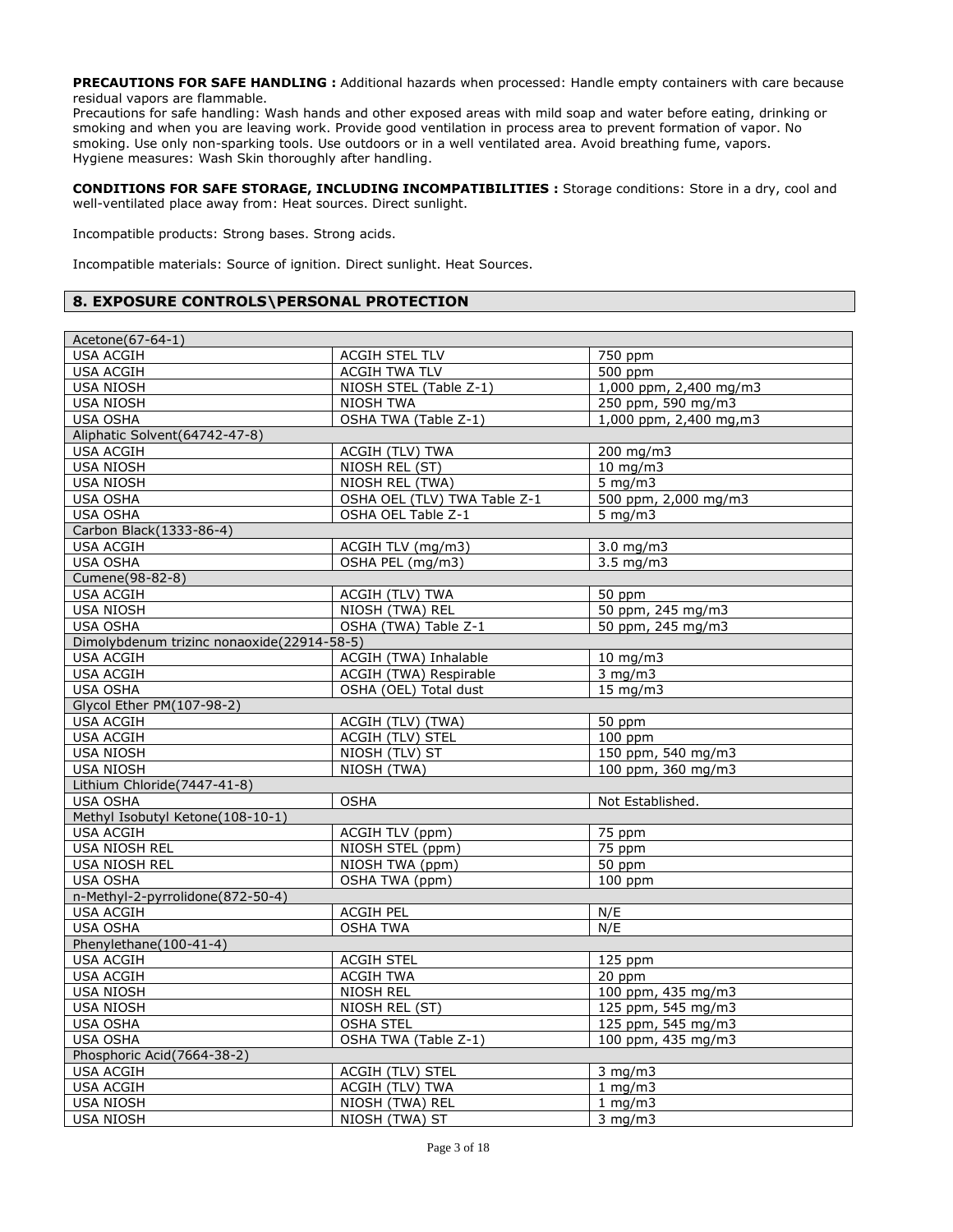| <b>USA OSHA</b>       | OSHA (TWA) Table Z-1 | 1 mg/m $3$         |  |  |
|-----------------------|----------------------|--------------------|--|--|
| Pseudocumene(95-63-6) |                      |                    |  |  |
| <b>USA NIOSH</b>      | NIOSH (TWA) REL      | 25 ppm, 125 mg/m3  |  |  |
| Xylene(1330-20-7)     |                      |                    |  |  |
| <b>USA ACGIH</b>      | <b>ACGIH STEL</b>    | 150 ppm            |  |  |
| <b>USA ACGIH</b>      | <b>ACGIH TWA</b>     | $100$ ppm          |  |  |
| <b>USA OSHA</b>       | OSHA TWA (Table Z-1) | 100 PPM, 435 mg/m3 |  |  |
| Zinc Oxide(1314-13-2) |                      |                    |  |  |
| <b>USA ACGIH</b>      | ACGIH (TLV) STEL     | $10 \text{ mg/m}$  |  |  |
| <b>USA ACGIH</b>      | ACGIH (TLV) TWA      | $2 \text{ mg/m}$   |  |  |
| <b>USA NIOSH</b>      | NIOSH (REL) C        | $15 \text{ mg/m}$  |  |  |
| <b>USA NIOSH</b>      | NIOSH (REL) ST       | $10 \text{ mg/m}$  |  |  |
| <b>USA NIOSH</b>      | NIOSH (REL) TWA      | 5 mg/m $3$         |  |  |
| <b>USA OSHA</b>       | OSHA (TWA) Table Z-1 | $5 \text{ mg/m}$   |  |  |

#### **PERSONAL PROTECTIVE EQUIPMENT**

**RESPIRATORY PROTECTION :** If TLV of the product or any component is exceeded, a NIOSH approved dust respirator is advised in absence of environmental control. OSHA Regulations also permit other NIOSH dust respirators under specified conditions. (See your Safety Equipment Supplier) Engineering or administrative controls should be implemented to reduce exposure.

**HAND PROTECTION REMARKS :** The suitability for a specific workplace should be discussed with the producers of the protective gloves.

**EYES PROTECTION :** Eye wash bottle with pure water. Tightly fitting safety goggles. Where face-shield and protective suit for abnormal processing problems.

**SKIN AND BODY PROTECTION :** Wear impervious clothing. Choose body protection according to the amount and concentration of the dangerous substance at the work place.

**WORK HYGIENIC PRACTICES:** When using do not eat or drink. When using do not smoke. Wash hands before breaks and at the end of workday.

#### **9. PHYSICAL AND CHEMICAL PROPERTIES**

| <b>Physical state</b>            | ÷. | Liguid                                        |
|----------------------------------|----|-----------------------------------------------|
| Color                            |    | Various colors depending on the pigmentation. |
| Odor                             |    | Characteristic. Sweet. Mint like.             |
| <b>Odor threshold</b>            |    | No data available.                            |
| Ph.                              |    | N/A - See Technical Data Sheet                |
| <b>Evaporation rate</b>          | ÷. | Slower Than Ether                             |
| <b>Melting point</b>             |    | $-94.7 C (-138.46 F)$                         |
| <b>Freezing point</b>            |    | No data available.                            |
| <b>Boiling point</b>             | ÷. | 277.0 deg F TO 281.0 deg F                    |
| <b>Flash point</b>               | ÷. | FLASHPT deg F                                 |
| Lower explosion limit            | ÷  | LEL                                           |
| <b>Upper explosion limit</b>     | х  | UEL                                           |
| Vapor pressure                   |    | 185 mm Hg                                     |
| <b>Vapor density</b>             |    | Heavier than air                              |
| <b>Relative density</b>          |    | No data available.                            |
| <b>Density</b>                   |    | 8.1532                                        |
| <b>Solubility</b>                |    | No data available.                            |
| <b>Partion coefficient: n-</b>   |    | No data available.                            |
| octanol/water                    |    |                                               |
| <b>Autoignition temperature</b>  | ÷. | No data available.                            |
| <b>Decomposition temperature</b> |    | No data available.                            |

#### **10. STABILITY AND REACTIVITY**

**REACTIVITY :** No dangerous reaction known under conditions of normal use.

**CHEMICAL STABILITY :** Stable under normal conditions.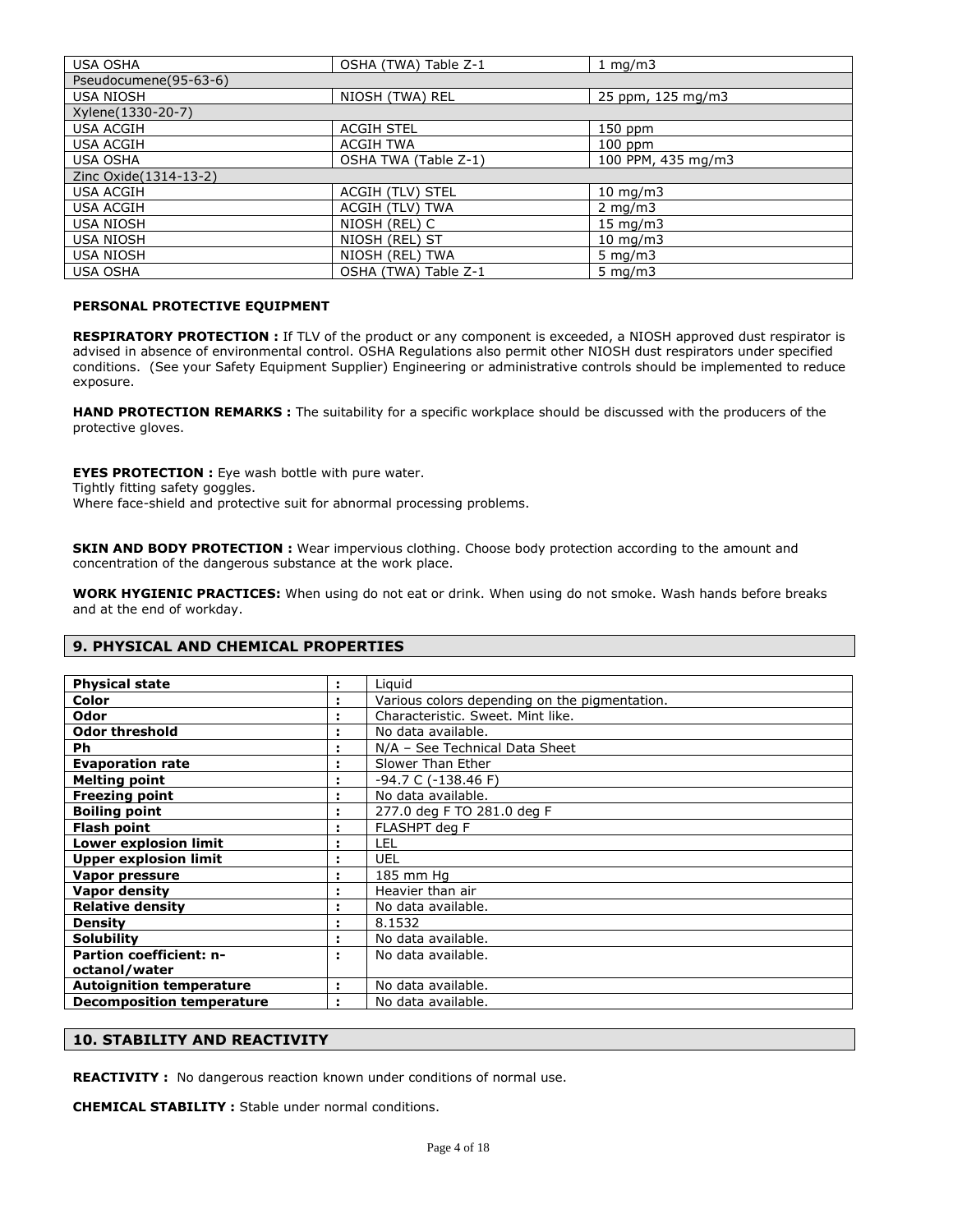**CONDITIONS TO AVOID :** Heat, flames and sparks. Extremely high temperatures and direct sunlight.

**INCOMPATIBLE MATERIALS :** Avoid contact with strong oxidizing agents.

**HAZARDOUS DECOMPOSITION PRODUCTS:** Carbon dioxide (CO2), carbon monoxide (CO), oxides of nitrogen (NOx), dense black smoke.

# **11. TOXICOLOGICAL INFORMATION**

| Acetone(67-64-1)                     |                                                                                                                                                                                                                                                                                                                                                                                                                                                                                                                                                                                                                                                                                                         |
|--------------------------------------|---------------------------------------------------------------------------------------------------------------------------------------------------------------------------------------------------------------------------------------------------------------------------------------------------------------------------------------------------------------------------------------------------------------------------------------------------------------------------------------------------------------------------------------------------------------------------------------------------------------------------------------------------------------------------------------------------------|
| Aspiration toxicity                  | Remarks: Symptoms of overexposure may be headache, dizziness, tiredness, nausea<br>and vomiting., Concentrations substantially above TLV value may cause nercotic<br>effects., Solvents may degrease the skin.                                                                                                                                                                                                                                                                                                                                                                                                                                                                                          |
| Carcinogenicity                      | Species: mouse, (female), Application Route: Dermal; Exposure time: .365 d (90%)<br>or 424 d (100%), Dose: 0.1ml 90(71mg) or 100% (79mg), Frequency of Treatment: 3<br>times a wk, NOAEL: 79; Result: dod not display carcinogenic properties.,<br>Carcinogenicity-Assessment: Not classified as a human carcinogen.                                                                                                                                                                                                                                                                                                                                                                                    |
| Germ cell mutagenicity               | Test Type: mammalian cell gene mutation assay. Test species: Mouse Lymphoma,<br>Metabolic activation: Without metabolic activation; Method: OECD Guideline 476;<br>Result: negative; Test Type: Ames test, Metabolic activation: Without metabolic<br>activation; Method: OECD Guideline 471; Result: negative, Test Type: Chromosome<br>aberration test in vitro, Test species: Chinese hamster ovary (CHO), Metabolic<br>activation: Without metabolic activation; Method: OECD Guideline 473; Result:<br>negative; Genotoxicity in vivo: Test Type: I vivo micronucleus test. Test species:<br>Mouse, Application Route: Oral, Exposure: 13 wk, Dose: 5,000, 10,000, 20,000 ppm,<br>Result: negative |
| Germ cell mutagenicity<br>Assessment | Animal testing did not show any mutagenic effects.                                                                                                                                                                                                                                                                                                                                                                                                                                                                                                                                                                                                                                                      |
| LC50 (rat) Inhalation                | 76 mg/l (4 h exposure)                                                                                                                                                                                                                                                                                                                                                                                                                                                                                                                                                                                                                                                                                  |
| LD50 (rat) Oral                      | 5,800 mg/kg; Symptoms: tremors                                                                                                                                                                                                                                                                                                                                                                                                                                                                                                                                                                                                                                                                          |
| LD50 Dermal                          | >7,426 mg/kg                                                                                                                                                                                                                                                                                                                                                                                                                                                                                                                                                                                                                                                                                            |
| Repeated dose exposure               | Species: mouse, male, NOAEL: 20,000, Application Route: Oral, Exposure time: 13<br>wk, Number of exposures: daily, Dose: 1250, 2500, 5000, 10000, 20000, Method<br>OECD Test Guideline 408, GLP: No data available.; Species: mouse, female, NAOEL<br>20000, LAOEL: 50000; Application Route: Oral, Exposure time: 13 wk, Number of<br>exposures: daily, Dose: 1250, 2500, 5000, 10000, 20000, Method OECD Test<br>Guideline 408, GLP: No data available; Repeated dose toxicity Assessment: causes<br>mild skin irritation., Causes serious eye irritation.                                                                                                                                            |
| Reproductive toxicity                | Effects on fertility: Species: rat, male; Application Route: oral; Dose: 0, 5,000, 10,000<br>mg/l; Frequency of Treatment: 7 days/week; General Toxicity - Parent: LOAEL:<br>10,000; Fertility: 10,000; Effects on fetal development: Species: rat; Application<br>Route: Inhalation; Dose: 0, 440, 2200, 11,000 ppm; Frequency of Treatment: 7<br>days/week; General Toxicity Material: NOAEC: 2,200 ppm; Tetragenicity: NOAEC:<br>2,200 ppm; Embryo-fetal toxicity:: NOAEC: 2,200 ppm; Result: No teratogenic<br>potential. GLP: No data available.; Reproductive toxicity Assessment: Did not show<br>teratogenic effects in animal experiments.                                                     |
| Respiratory or skin sensitization    | Test type: Maximization test, Species: guinea pig, Assessment: Does not cause skin<br>sensitization. Result: Did not cause sensitization on laboratory animals.                                                                                                                                                                                                                                                                                                                                                                                                                                                                                                                                         |
| Serious eye damage/eye<br>irritation | Species: rabbit, Result: Slightly irritating to eyes, Exposure time: 24 h, Classification:<br>Irritating to eyes, Remarks: Eye irritation.                                                                                                                                                                                                                                                                                                                                                                                                                                                                                                                                                              |
| Skin corrosion/irritation            | Species: rabbit, Exposure time: 24 h, Classification: Not irritating to skin, Method: In<br>vivo, Result: Mild irritation, Remarks: Repeated or prolonged contact with the mixture<br>may cause removal natural fat from the skin resulting in desiccation of the skin.                                                                                                                                                                                                                                                                                                                                                                                                                                 |
| STOT - single exposure               | Exposure routes: Inhalation (vapor); Assessment: May cause drowsiness or dizziness.                                                                                                                                                                                                                                                                                                                                                                                                                                                                                                                                                                                                                     |
| STOT- repeated exposure              | No data available.                                                                                                                                                                                                                                                                                                                                                                                                                                                                                                                                                                                                                                                                                      |
| Aliphatic Solvent(64742-47-8)        |                                                                                                                                                                                                                                                                                                                                                                                                                                                                                                                                                                                                                                                                                                         |
| Acute Dermal toxicity                | No data available.                                                                                                                                                                                                                                                                                                                                                                                                                                                                                                                                                                                                                                                                                      |
| Acute Inhalation toxicity            | No data available.                                                                                                                                                                                                                                                                                                                                                                                                                                                                                                                                                                                                                                                                                      |
| Acute toxicity                       | No data available.                                                                                                                                                                                                                                                                                                                                                                                                                                                                                                                                                                                                                                                                                      |
| <b>Additional Information</b>        | RTECS: Not available Prolonged or repeated exposure to skin causes defatting and<br>dermatitis., To the best of our knowledge, the chemical, physical, and toxicological<br>properties have not been thoroughly investigated.                                                                                                                                                                                                                                                                                                                                                                                                                                                                           |
| Aspiration hazard                    | No data available.                                                                                                                                                                                                                                                                                                                                                                                                                                                                                                                                                                                                                                                                                      |
| Carcinogenicity                      | IARC: 3 - Group 3: Not classifiable as to its carcinogenicity to humans (Distillates<br>(petroleum), hydrotrated light, kerosene - unspecified) NTP: No component of this<br>product present at levels greater than or equal to 0.1% is identified as a known or<br>anticipated carcinogen by NTP. OSHA: No component of this product present at levels<br>greater than or equal to 0.1% is identified as a carcinogen or potential carcinogen by<br>OSHA.                                                                                                                                                                                                                                              |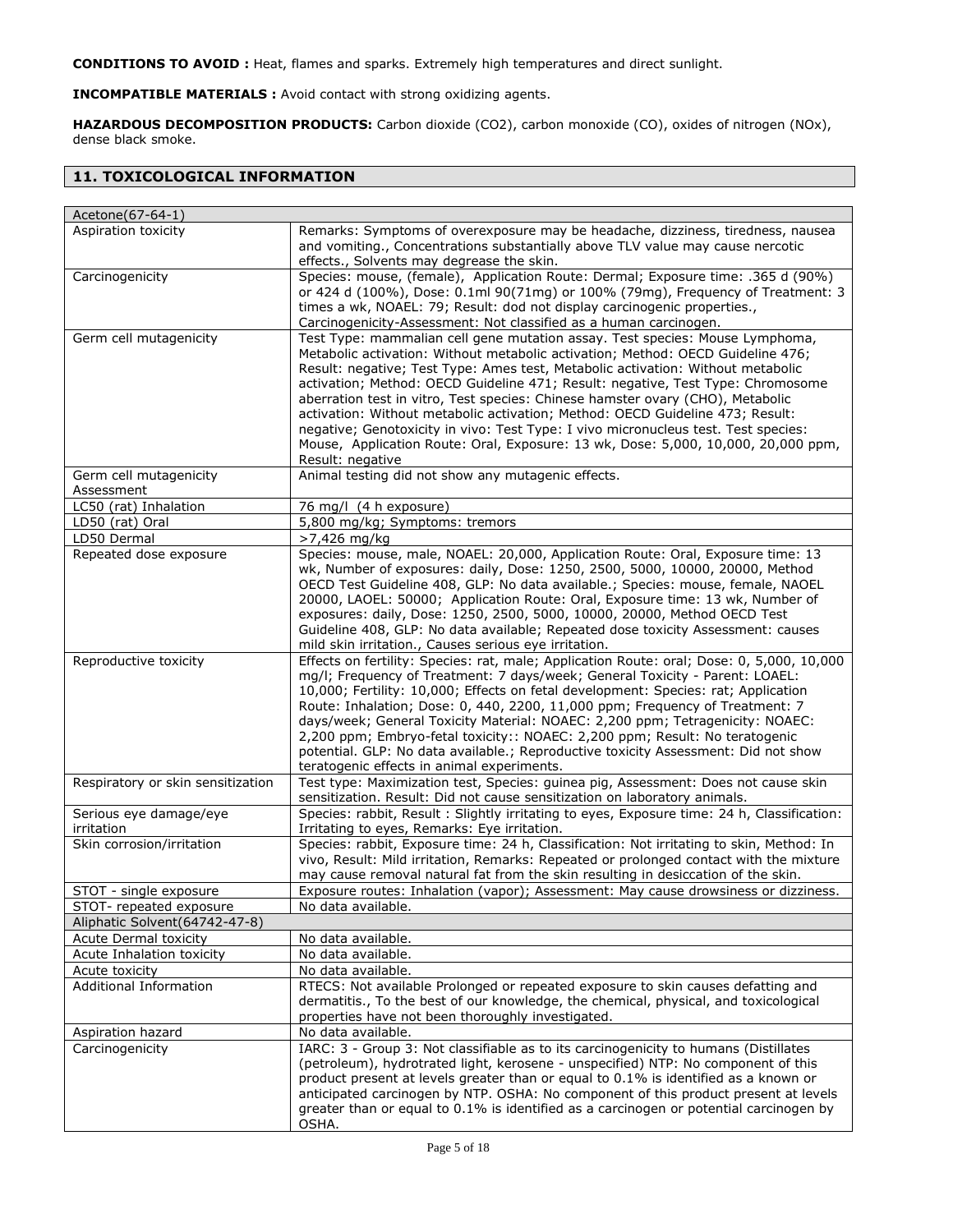| Germ cell mutagenicity            | Reverse mutation assay S. typhimurium Result: negative                                                                                                                     |
|-----------------------------------|----------------------------------------------------------------------------------------------------------------------------------------------------------------------------|
| Reproductive toxicity             | No data available.                                                                                                                                                         |
| Respiratory or skin sensitization | Draize Test - Guinea pig Result: Does not cause skin sensitization.                                                                                                        |
| Serious eye damage/eye            | Eyes - Rabbit Result: No eye irritation                                                                                                                                    |
| irritation                        |                                                                                                                                                                            |
| Skin corrosion/irritation         | Skin - Rabbit Result: No skin irritation - 4 h                                                                                                                             |
| Specific target organ toxicity -  | No data available.                                                                                                                                                         |
| repeated exposure                 |                                                                                                                                                                            |
| Specific target organ toxicity -  | No data available.                                                                                                                                                         |
| single exposure                   |                                                                                                                                                                            |
| Carbon Black(1333-86-4)           |                                                                                                                                                                            |
| <b>ACGIH</b>                      | ACGIH The American Conference of Governmental Industrial Hygienists classifies                                                                                             |
|                                   | carbon black as A4, Not Classifiable as a Human Carcinogen.                                                                                                                |
| Carcinogenicity Classification    | GHS- Not a hazardous substance or preparation according to the Global Harmonized                                                                                           |
|                                   | System (GHS).                                                                                                                                                              |
| Human Epidemiology                | Results of epidemiological studies of carbon black production workers suggest that                                                                                         |
|                                   | cumulative exposure to carbon black may result in small decrements in lung function,                                                                                       |
|                                   | as measured by FEV1. A recent U.S. respiratory morbidity study suggested a 27 mL<br>decline in FEV1 from a 1 mg/m3 (inhalable fraction) exposure over a 40-year period.    |
|                                   | An older European investigation suggested an exposure to 1 mg/m3 (inhalable                                                                                                |
|                                   | fraction) of carbon black over a 40-year working-lifetime will result in a 48 mL decline                                                                                   |
|                                   | in FEV1. In contrast, normal age related decline over a similar period of time would be                                                                                    |
|                                   | approximately 1200 ml. The relationship between symptoms and exposure to carbon                                                                                            |
|                                   | black is less clear. In the U.S. study, 9% of the highest exposure group (in contrast to                                                                                   |
|                                   | 5% of the unexposed group) reported symptoms consistent with chronic bronchitis. In                                                                                        |
|                                   | the European study, methodological limitations in the administration of the                                                                                                |
|                                   | questionnaire limit the drawing of definitive conclusions about symptoms.                                                                                                  |
| Human Epidemiology - cont         | Since this IARC evaluation of carbon black, Sorahan and Harrington 16) re-analyzed                                                                                         |
|                                   | the UK study data using an alternative exposure hypothesis and found a positive                                                                                            |
|                                   | association with carbon black exposure in two of the five plants. The same exposure                                                                                        |
|                                   | hypothesis was applied by Morfeld and McCunney 17-18) to the German cohort; in                                                                                             |
|                                   | contrast, they found no association between carbon black exposure and lung cancer                                                                                          |
|                                   | risk and, thus, no support for the alternative exposure hypothesis used by Sorahan                                                                                         |
|                                   | and Harrington 16).                                                                                                                                                        |
| Human Epidemiology - cont.        | Morfeld and McCunney 19) applied a Bayesian approach to unravel the role of                                                                                                |
|                                   | uncontrolled confounders and identified smoking and prior exposure to occupational                                                                                         |
|                                   | carcinogens received before being hired in the carbon black industry as main causes of                                                                                     |
|                                   | the observed lung cancer excess risk. Overall, as a result of these detailed                                                                                               |
|                                   | investigations, no causative link between carbon black exposure and cancer risk in                                                                                         |
|                                   | humans has been demonstrated. This view is consistent with the IARC evaluation in<br>2006. Several epidemiological and clinical studies of workers in the carbon black     |
|                                   | production industries show no evidence of clinically significant adverse health effects                                                                                    |
|                                   | due to occupational exposure to carbon black. No dose response relationship was                                                                                            |
|                                   | observed in workers exposed to carbon black.                                                                                                                               |
| Human Epidemiology -cont.         | This study, however, indicated a link between carbon black and small opacities on                                                                                          |
|                                   | chest films, with negligible effects on lung function. A study on carbon black                                                                                             |
|                                   | production workers in the UK 10) found an increased risk of lung cancer in two of the                                                                                      |
|                                   | five plants studied; however, the increase was not related to the dose of carbon black.                                                                                    |
|                                   | Thus, the authors did not consider the increased risk in lung cancer to be due to                                                                                          |
|                                   | carbon black exposure. A German study of carbon black workers at one plant 11-14)                                                                                          |
|                                   | found a similar increase in lung cancer risk but, like the 2001 UK study 10), found no                                                                                     |
|                                   | association with carbon black exposure. In contrast, a large US study 15) of 18 plants                                                                                     |
|                                   | showed a reduction in lung cancer risk in carbon black production workers. Based                                                                                           |
|                                   | upon these studies, the February 2006 Working Group at IARC concluded that the                                                                                             |
|                                   | human evidence for carcinogenicity was inadequate 1).                                                                                                                      |
| IARC                              | IARC In 1995 IARC concluded, "There is inadequate evidence in humans for the                                                                                               |
|                                   | carcinogenicity of carbon black." Based on rat inhalation studies IARC concluded that                                                                                      |
|                                   | there is, "sufficient evidence in experimental animals for the carcinogenicity of carbon                                                                                   |
|                                   | black," IARC's overall evaluation was that, "Carbon black is possibly carcinogenic to<br>humans (Group 2B)". This conclusion was based on IARC's guidelines, which require |
|                                   | such a classification if one species exhibits carcinogenicity in two or more studies.                                                                                      |
|                                   | IARC performed another review in 2006, and again classified carbon black as possibly                                                                                       |
|                                   | carcinogenic to humans (Group 2B). In its 1987 review IARC concluded, "There is                                                                                            |
|                                   | sufficient evidence in experimental animals for the carcinogenicity of carbon black                                                                                        |
|                                   | extracts." Carbon black extracts are classified as, possibly carcinogenic to humans                                                                                        |
|                                   | (Group 2B).                                                                                                                                                                |
| $LD50$ (Rat)                      | >8000 mg/kg                                                                                                                                                                |
| Mutagenic Effects and Germ Cell   | In an experimental investigation, mutational changes in the hprt gene were reported                                                                                        |
| Mutagenicity                      | in alveolar epithelial cells in the rat following inhalation exposure to carbon black. This                                                                                |
|                                   | observation is believed to be rat specific and a consequence of "lung overload" which                                                                                      |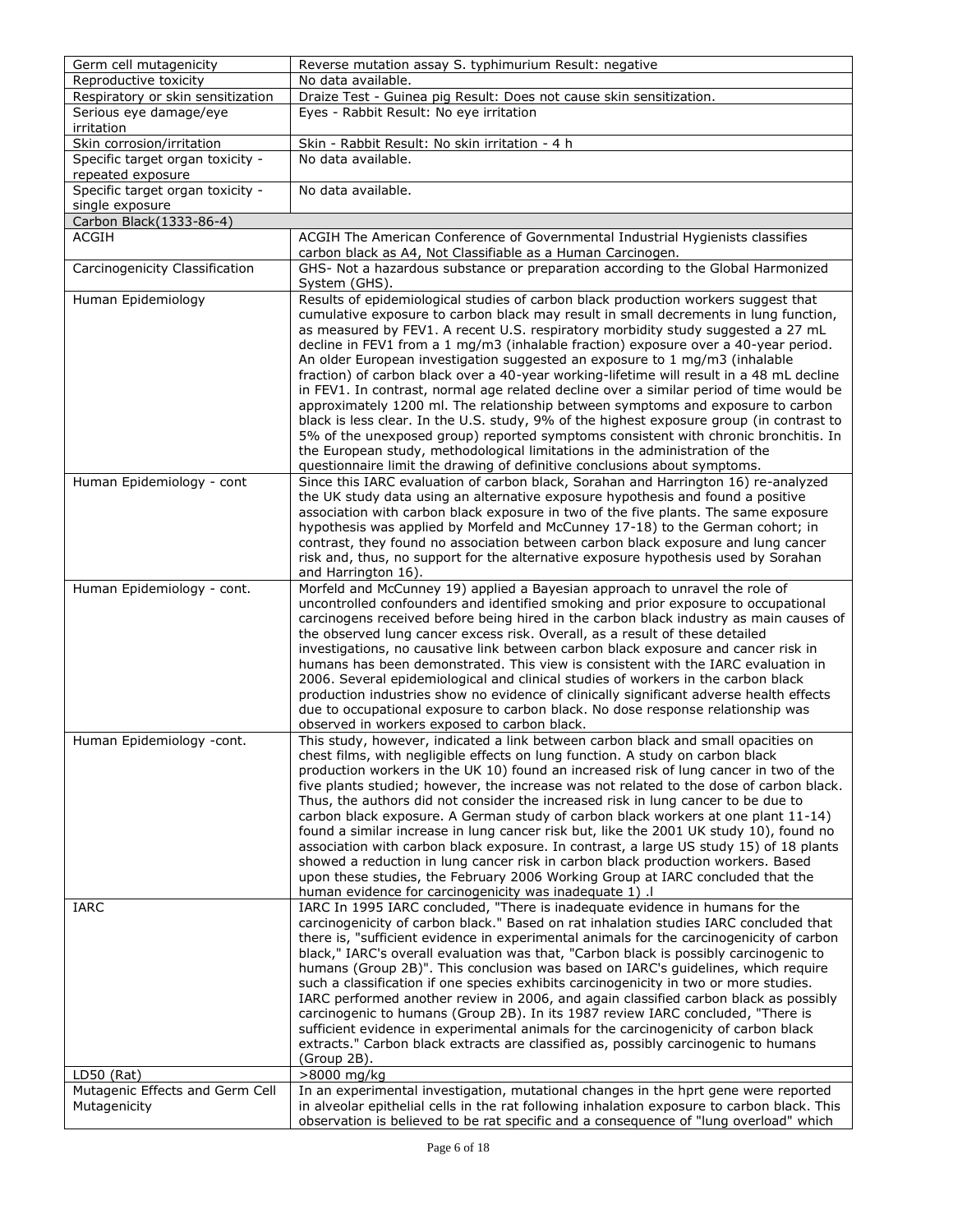|                                                    | led to chronic inflammation and release of genotoxic oxygen species. This mechanism                                                                                        |
|----------------------------------------------------|----------------------------------------------------------------------------------------------------------------------------------------------------------------------------|
|                                                    | is considered to be a secondary genotoxic effect and thus, carbon black itself would                                                                                       |
|                                                    | not be considered to be mutagenic. Carbon black is not suitable to be tested in                                                                                            |
|                                                    | bacterial (Ames test) and other in vitro systems because of its insolubility in aqueous                                                                                    |
|                                                    | solutions. When tested, however, results for carbon black showed no mutagenic                                                                                              |
|                                                    | effects. Organic solvent extracts of carbon black can, however, contain traces of                                                                                          |
|                                                    | polycyclic aromatic hydrocarbons (PAHs). A study to examine the bioavailability of                                                                                         |
|                                                    | these PAHs showed that PAHs are very tightly bound to carbon black and not<br>bioavailable.                                                                                |
| <b>NIOSH</b>                                       | NIOSH The U.S. National Institute of Occupational Safety and Health (NIOSH) 1978                                                                                           |
|                                                    | criteria document on carbon black recommends that only carbon blacks with PAH                                                                                              |
|                                                    | contaminant levels greater than 0.1% require the measurement of PAHs in air. As                                                                                            |
|                                                    | some PAHs are possible human carcinogens, NIOSH recommends an exposure limit of                                                                                            |
|                                                    | 0.1 mg/m3 for PAHs in air, measured as the cyclohexane-extractable fraction.                                                                                               |
| <b>NTP</b>                                         | NTP Carbon black is not designated a carcinogen by the U.S. National Toxicology                                                                                            |
|                                                    | Program (NTP), the U.S. Occupational Safety and Health Administration (OSHA) or the                                                                                        |
| Reproductive and Teratogenic                       | European Union (EU).<br>No experimental studies on effects of carbon black on fertility and reproduction have                                                              |
| Effects                                            | been located. However, based on toxic kinetic data, carbon black is deposited in the                                                                                       |
|                                                    | lungs and based on its specific physicochemical properties (insolubility, low absorption                                                                                   |
|                                                    | potential), it is not likely to distribute in the body to reach reproductive organs,                                                                                       |
|                                                    | embryo and/or foetus under in vivo conditions. Therefore, no adverse effects of carbon                                                                                     |
|                                                    | black to fertility/reproduction or to fetal development are expected. No effects have                                                                                      |
|                                                    | been reported in long-term animal studies.                                                                                                                                 |
| Sensitization                                      | No animal data is available. No cases in humans have been reported.                                                                                                        |
| STOT- repeated exposure                            | Therefore, no STOT, Repeated exposure classification is made.                                                                                                              |
| STOT- single exposure                              | Inhalation studies with the rat showed lung effects (see Section 11.2 and 11.3), these                                                                                     |
|                                                    | effects are believed to be the effects of "lung overload" 1 and these effects are                                                                                          |
|                                                    | believed to be specific to the species. In addition, the European CLP Regulation states                                                                                    |
|                                                    | that no classification is necessary if the mechanism is not relevant to humans. 4) Also,                                                                                   |
|                                                    | the CLP Guidance on classification and labeling states that the "lung overload"                                                                                            |
|                                                    | mechanism is not relevant to humans. 4) Therefore, no STOT, Repeated Exposure                                                                                              |
|                                                    | classification is made                                                                                                                                                     |
| Cumene(98-82-8)                                    |                                                                                                                                                                            |
| <b>Additional Information</b><br>Aspiration hazard | RTECS: GR8575000<br>No data available.                                                                                                                                     |
|                                                    |                                                                                                                                                                            |
|                                                    |                                                                                                                                                                            |
| Carcinogenicity                                    | Carcinogenicity IARC: 2B - Group 2B: Possibly carcinogenic to humans (Cumene)                                                                                              |
|                                                    | ACGIH: No component of this product present at levels greater than or equal to 0.1%                                                                                        |
|                                                    | is identified as a carcinogen or potential carcinogen by ACGIH. NTP: No component of                                                                                       |
|                                                    | this product present at levels greater than or equal to 0.1% is identified as a known or                                                                                   |
|                                                    | anticipated carcinogen by NTP. OSHA: No component of this product present at levels                                                                                        |
|                                                    | greater than or equal to 0.1% is identified as a carcinogen or potential carcinogen by<br>OSHA.                                                                            |
| Dermal                                             | No data available.                                                                                                                                                         |
| Germ cell mutagenicity                             | invitro assay, S. trphimurium, Result: negative                                                                                                                            |
| Inhalation:                                        | No data available.                                                                                                                                                         |
| LD50 Oral - Rat - Acute toxicity                   | $2,260$ mg/kg,                                                                                                                                                             |
| Reproductive toxicity                              | No data available.                                                                                                                                                         |
| Respiratory or skin sensitization                  | Guinea pig - Result: No skin irritation. (OECD Test Guideline 406)                                                                                                         |
| Serious eye damage/eye                             | Eyes - Rabbit Result: No skin irritation. (OECD Test Guideline 405)                                                                                                        |
| irritation                                         |                                                                                                                                                                            |
| Skin corrosion/irritation                          | Skin - Rabbit Result: No skin irritation. (OECD Test Guideline 404)                                                                                                        |
| Specific target organ toxicity -                   | No data available.                                                                                                                                                         |
| repeated exposure                                  |                                                                                                                                                                            |
| Specific target organ toxicity -                   | No data available.                                                                                                                                                         |
| single exposure                                    |                                                                                                                                                                            |
| Glycol Ether PM(107-98-2)                          |                                                                                                                                                                            |
| Additional Information                             | RTECS: UB7700000 To the best of our knowledge, the chemical, physical, and                                                                                                 |
|                                                    | toxicological properties have not been thoroughly investigated. Stomach -<br>Irregularities - Based on Human Evidence Stomach - Irregularities - Based on Human            |
|                                                    | Evidence                                                                                                                                                                   |
| <b>Additional Information</b>                      | RTECS: UB7700000 To the best of our knowledge, the chemical, physical, and                                                                                                 |
|                                                    | toxicological properties have not been thoroughly investigated. Stomach -                                                                                                  |
|                                                    | Irregularities - Based on Human Evidence Stomach - Irregularities - Based on Human                                                                                         |
|                                                    | Evidence.                                                                                                                                                                  |
| Aspiration hazard                                  | No data available.                                                                                                                                                         |
| Carcinogenicity                                    | IARC: No component of this product present at levels greater than or equal to 0.1% is                                                                                      |
|                                                    | identified as probable, possible or confirmed human carcinogen by IARC. NTP: No                                                                                            |
|                                                    | component of this product present at levels greater than or equal to 0.1% is identified<br>as a known or anticipated carcinogen by NTP. OSHA: No component of this product |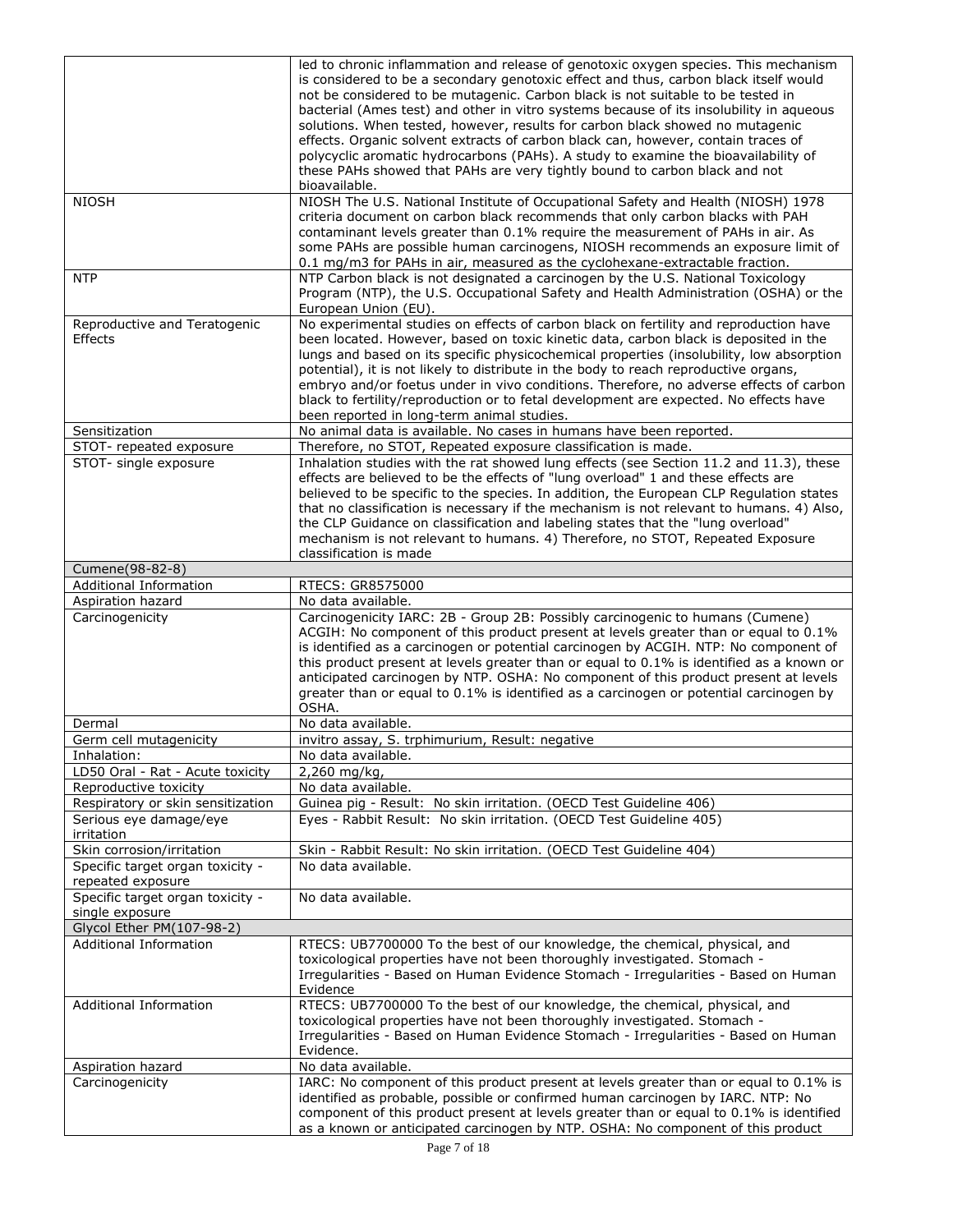|                                                           | present at levels greater than or equal to 0.1% is identified as a carcinogen or                                                                                                                                                                                                                                                                                                                                                                                                                                                                                                                                                                                                                                                                                                                                               |
|-----------------------------------------------------------|--------------------------------------------------------------------------------------------------------------------------------------------------------------------------------------------------------------------------------------------------------------------------------------------------------------------------------------------------------------------------------------------------------------------------------------------------------------------------------------------------------------------------------------------------------------------------------------------------------------------------------------------------------------------------------------------------------------------------------------------------------------------------------------------------------------------------------|
|                                                           | potential carcinogen by OSHA.                                                                                                                                                                                                                                                                                                                                                                                                                                                                                                                                                                                                                                                                                                                                                                                                  |
| Germ cell mutagenicity<br>LC50 Inhalation - Rat -         | No data available<br>10000 ppm, - Rat - 5 h                                                                                                                                                                                                                                                                                                                                                                                                                                                                                                                                                                                                                                                                                                                                                                                    |
| Inhalation                                                |                                                                                                                                                                                                                                                                                                                                                                                                                                                                                                                                                                                                                                                                                                                                                                                                                                |
| LD50 Dermal - Rabbit - Dermal                             | 13,000 mg/kg, Rabbit                                                                                                                                                                                                                                                                                                                                                                                                                                                                                                                                                                                                                                                                                                                                                                                                           |
| LD50 Oral - Mouse - Acute                                 | 11,700 mg/kg, Behavioral: Convulsions or effect on seizure threshold. Behavioral:                                                                                                                                                                                                                                                                                                                                                                                                                                                                                                                                                                                                                                                                                                                                              |
| <b>Toxicity</b>                                           | Ataxia. Lungs, Thorax, or Respiration: Dyspnea.                                                                                                                                                                                                                                                                                                                                                                                                                                                                                                                                                                                                                                                                                                                                                                                |
| Reproductive toxicity<br>Serious eye damage/eye           | No data available.<br>Eyes - Rabbit Result: Mild eye irritation - 24 h Respiratory or skin sensitization                                                                                                                                                                                                                                                                                                                                                                                                                                                                                                                                                                                                                                                                                                                       |
| irritation                                                |                                                                                                                                                                                                                                                                                                                                                                                                                                                                                                                                                                                                                                                                                                                                                                                                                                |
| Skin corrosion/irritation                                 | No data available.                                                                                                                                                                                                                                                                                                                                                                                                                                                                                                                                                                                                                                                                                                                                                                                                             |
| Specific target organ toxicity -<br>repeated exposure     | No data available.                                                                                                                                                                                                                                                                                                                                                                                                                                                                                                                                                                                                                                                                                                                                                                                                             |
| Specific target organ toxicity -                          | May cause drowsiness or dizziness.                                                                                                                                                                                                                                                                                                                                                                                                                                                                                                                                                                                                                                                                                                                                                                                             |
| single exposure                                           |                                                                                                                                                                                                                                                                                                                                                                                                                                                                                                                                                                                                                                                                                                                                                                                                                                |
| Lithium Chloride(7447-41-8)                               |                                                                                                                                                                                                                                                                                                                                                                                                                                                                                                                                                                                                                                                                                                                                                                                                                                |
| <b>Additional Information</b>                             | RTECS: 0J5950000 To the best of our knowledge, the chemical, physical, and<br>toxicological properties have not been thoroughly investigated. Stomach -<br>Irregularities - Based on Human Evidence Stomach - Irregularities - Based on Human<br>Evidence.                                                                                                                                                                                                                                                                                                                                                                                                                                                                                                                                                                     |
| Aspiration hazard                                         | No data available.                                                                                                                                                                                                                                                                                                                                                                                                                                                                                                                                                                                                                                                                                                                                                                                                             |
| Carcinogenicity                                           | IARC: No component of this product present at levels greater than or equal to 0.1% is<br>identified as probable, possible or confirmed human carcinogen by IARC. ACGIH: No<br>component of this product present at levels greater than or equal to 0.1% is identified<br>as a carcinogen or potential carcinogen by ACGIH. NTP: No component of this product<br>present at levels greater than or equal to 0.1% is identified as a known or anticipated<br>carcinogen by NTP. OSHA: No component of this product present at levels greater<br>than or equal to 0.1% is identified as a carcinogen or potential carcinogen by OSHA.                                                                                                                                                                                             |
| Dermal                                                    | No data available.                                                                                                                                                                                                                                                                                                                                                                                                                                                                                                                                                                                                                                                                                                                                                                                                             |
| Germ cell mutagenicity                                    | No data available.                                                                                                                                                                                                                                                                                                                                                                                                                                                                                                                                                                                                                                                                                                                                                                                                             |
| Inhalation                                                | No data available.                                                                                                                                                                                                                                                                                                                                                                                                                                                                                                                                                                                                                                                                                                                                                                                                             |
| LD50 Oral - Rat - Acute Toxicity<br>Reproductive toxicity | 526 mg/kg, Oral - Rat<br>No data available.                                                                                                                                                                                                                                                                                                                                                                                                                                                                                                                                                                                                                                                                                                                                                                                    |
| Respiratory or skin sensitization                         | No data available.                                                                                                                                                                                                                                                                                                                                                                                                                                                                                                                                                                                                                                                                                                                                                                                                             |
| Serious eye damage/eye                                    | No data available.                                                                                                                                                                                                                                                                                                                                                                                                                                                                                                                                                                                                                                                                                                                                                                                                             |
| irritation<br>Skin corrosion/irritation                   | No data available.                                                                                                                                                                                                                                                                                                                                                                                                                                                                                                                                                                                                                                                                                                                                                                                                             |
| Specific target organ toxicity -                          | No data available.                                                                                                                                                                                                                                                                                                                                                                                                                                                                                                                                                                                                                                                                                                                                                                                                             |
| repeated exposure                                         |                                                                                                                                                                                                                                                                                                                                                                                                                                                                                                                                                                                                                                                                                                                                                                                                                                |
| Specific target organ toxicity -<br>single exposure       | No data available.                                                                                                                                                                                                                                                                                                                                                                                                                                                                                                                                                                                                                                                                                                                                                                                                             |
| Methyl Isobutyl Ketone(108-10-1)                          |                                                                                                                                                                                                                                                                                                                                                                                                                                                                                                                                                                                                                                                                                                                                                                                                                                |
| Carcinogenicity Data                                      | Methyl Isobutyl Ketone: Possibly carcinogenic to humans. (IARC-2B)                                                                                                                                                                                                                                                                                                                                                                                                                                                                                                                                                                                                                                                                                                                                                             |
| LC50 (Rat, 4) Inhalation                                  | $8.2 - 16.4$ mg/l                                                                                                                                                                                                                                                                                                                                                                                                                                                                                                                                                                                                                                                                                                                                                                                                              |
| LD50 (Rabbit) Dermal                                      | >1 600 mg/kg                                                                                                                                                                                                                                                                                                                                                                                                                                                                                                                                                                                                                                                                                                                                                                                                                   |
| LD50 (Rat) Oral<br>Mutagenicity Data                      | 2 080 - 4 600 mg/kg<br>Mutagenicity tests in animals have been negative or inconclusive. See "Other Studies                                                                                                                                                                                                                                                                                                                                                                                                                                                                                                                                                                                                                                                                                                                    |
|                                                           | Relevant to Material".                                                                                                                                                                                                                                                                                                                                                                                                                                                                                                                                                                                                                                                                                                                                                                                                         |
| Other Studies Revelant Material                           | According to the International Agency for Research on Cancer (IARC), methyl isobutyl<br>ketone is possibly carcinogenic to humans. (IARC-2B) MIBK was not teratogenic,<br>embryotoxic or fetotoxic following exposures that did not produce maternal toxicity.<br>Rats and mice were exposed to 300, 1000 or 3000 ppm MIBK on days 6-15 of<br>pregnancy. Exposures to 3000 ppm produced maternal and fetal toxicity, but no<br>teratogenicity. There was no maternal toxicity, embryotoxicity or teratogenicity at 300<br>or 1000 ppm. Findings of fetotoxicity at 300 ppm were complicated by abnormal litter<br>sizes and were determined not to be treatment related. (4) MIBK produced negative<br>results in the micronucleus cytogenic assay in mice in vivo. Most mutagenicity tests<br>have produced negative results. |
| Reproductive Data                                         | No adverse reproductive effects are anticipated.                                                                                                                                                                                                                                                                                                                                                                                                                                                                                                                                                                                                                                                                                                                                                                               |
| Respiratory / Skin Sensitization<br>Data                  | None known.                                                                                                                                                                                                                                                                                                                                                                                                                                                                                                                                                                                                                                                                                                                                                                                                                    |
| Synergistic Materials                                     | In studies with mice, MIBK prolonged the loss of righting reflex induced by ethanol. In<br>animal studies, MIBK has been shown to potentiate the hepatotoxicity of haloalkanes,<br>such as chloroform, carbon tetrachloride and 1,2-dichlorobenzene. Combined exposure                                                                                                                                                                                                                                                                                                                                                                                                                                                                                                                                                         |
| <b>Teratogenicity Data</b>                                | to methyl ethyl ketone and MIBK caused increased behavioral responses in baboons.<br>No adverse teratogenic effects are anticipated. See "Other Studies Relevant to<br>Material".                                                                                                                                                                                                                                                                                                                                                                                                                                                                                                                                                                                                                                              |
| n-Methyl-2-pyrrolidone(872-50-4)                          |                                                                                                                                                                                                                                                                                                                                                                                                                                                                                                                                                                                                                                                                                                                                                                                                                                |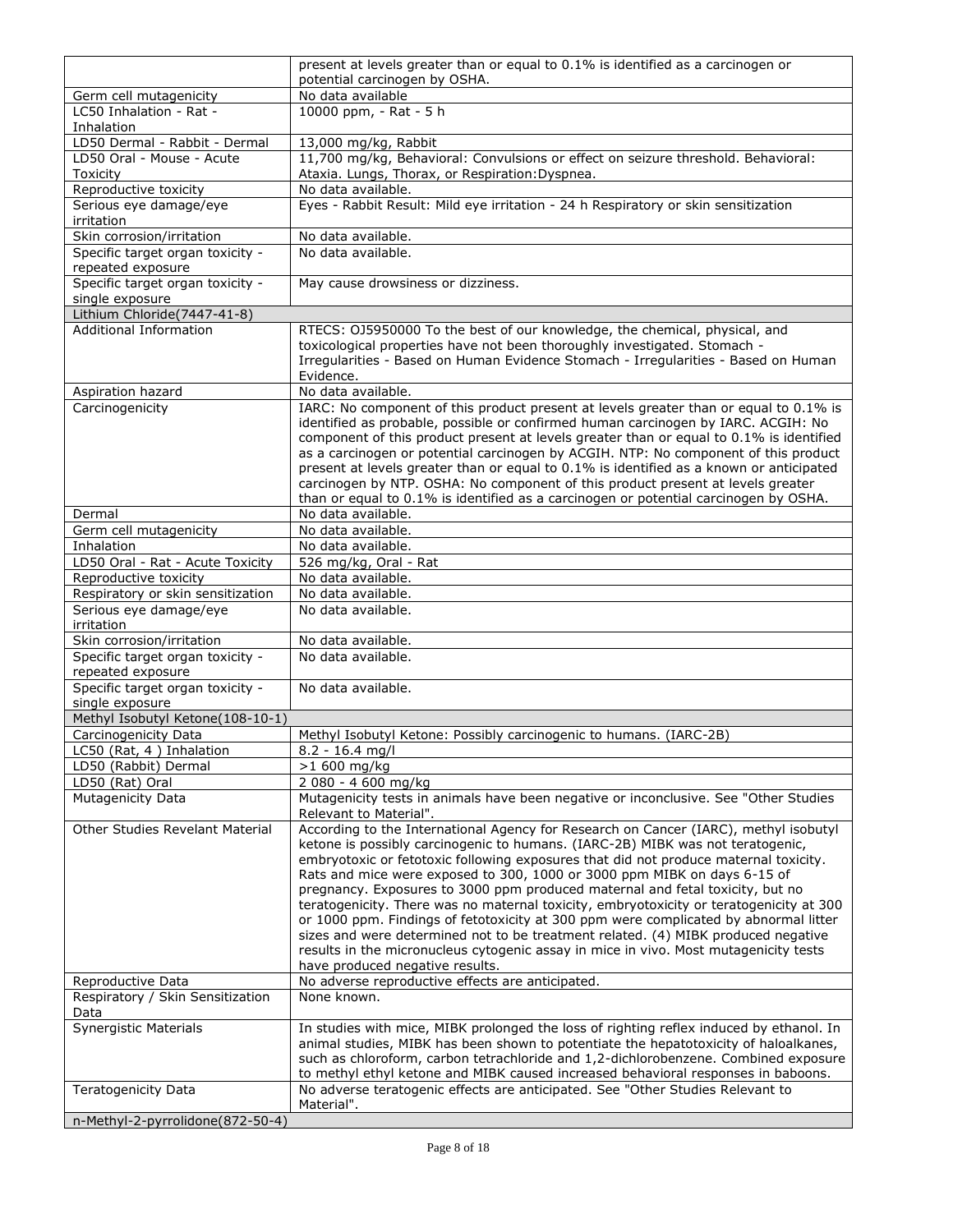| Aspiration Hazard                                                                              | Not Applicable.                                                                                                                                                                                                                                                                                                                                                                                                                                                                                                                                                                                                                                                                                                                                                                                                                                                                                                          |
|------------------------------------------------------------------------------------------------|--------------------------------------------------------------------------------------------------------------------------------------------------------------------------------------------------------------------------------------------------------------------------------------------------------------------------------------------------------------------------------------------------------------------------------------------------------------------------------------------------------------------------------------------------------------------------------------------------------------------------------------------------------------------------------------------------------------------------------------------------------------------------------------------------------------------------------------------------------------------------------------------------------------------------|
| Assessment other acute effects                                                                 | Assessment of STOT single: Causes temporary irritation of the respiratory tract.<br>Irritation / corrosion Assessment of irritating effects: Eye contact causes irritation.<br>Skin contact causes irritation. Causes temporary irritation of the respiratory tract. EU-<br>classification Skin Species: rabbit Result: Slightly irritating. Method: Draize test<br>Literature data. The European Union (EU) has classified this substance with 'Irritating<br>to skin' (R38). Eye Species: rabbit Result: Irritant. Method: Draize test Literature<br>data. Sensitization Assessment of sensitization: Skin sensitizing effects were not<br>observed in animal studies. Mouse Local Lymph Node Assay (LLNA) Species: mouse<br>Result: Non-sensitizing. Method: OECD Guideline 429 The product has not been<br>tested. The statement has been derived from substances/products of a similar<br>structure or composition. |
| Carcinogenicity                                                                                | Assessment of carcinogenicity: In long-term animal studies in which the substance<br>was given by inhalation, a carcinogenic effect was not observed. In long-term studies<br>in rats in which the substance was given by feed, a carcinogenic effect was not<br>observed. In long-term studies in rodents exposed to high doses, a tumorigenic effect<br>was found; however, these results are thought to be due to a rodent-specific liver<br>effect that is not relevant to humans. The whole of the information assessable<br>provides no indication of a carcinogenic effect.                                                                                                                                                                                                                                                                                                                                       |
| Genetic toxicity                                                                               | Assessment of mutagenicity: The substance was not mutagenic in bacteria. No<br>mutagenic effect was found in various tests with mammalian cell culture and<br>mammals.                                                                                                                                                                                                                                                                                                                                                                                                                                                                                                                                                                                                                                                                                                                                                   |
| LC50 Inhaliation - Rat                                                                         | > 5.1 mg/l (OECD Guideline 403) Exposure time: 4 h An aerosol was tested. Limit<br>concentration test only (LIMIT test). No mortality was observed.                                                                                                                                                                                                                                                                                                                                                                                                                                                                                                                                                                                                                                                                                                                                                                      |
| LD50 Dermal - Rat                                                                              | 5,000 mg/m3; Species: rat (male/female) Value: > 5,000 mg/kg (OECD Guideline<br>402) Literature data.                                                                                                                                                                                                                                                                                                                                                                                                                                                                                                                                                                                                                                                                                                                                                                                                                    |
| LD50 Oral - Rat                                                                                | 4,150 mg/kg (OECD Guideline 401) Literature data.                                                                                                                                                                                                                                                                                                                                                                                                                                                                                                                                                                                                                                                                                                                                                                                                                                                                        |
| Repeated dose toxicity                                                                         | Assessment of repeated dose toxicity: After repeated exposure the prominent effect is<br>local irritation. The substance may cause damage to the testes after repeated<br>inhalation of high doses. Experiment                                                                                                                                                                                                                                                                                                                                                                                                                                                                                                                                                                                                                                                                                                           |
| Reproductive toxicity                                                                          | Assessment of reproduction toxicity: As shown in animal studies, the product may<br>cause damage to the testes after repeated high exposures that cause other toxic<br>effects.                                                                                                                                                                                                                                                                                                                                                                                                                                                                                                                                                                                                                                                                                                                                          |
| Symptoms of Exposure                                                                           | Medical conditions aggravated by overexposure Data available do not indicate that<br>there are medical conditions that are generally recognized as being aggravated by<br>exposure to this substance/product.                                                                                                                                                                                                                                                                                                                                                                                                                                                                                                                                                                                                                                                                                                            |
| Teragenicity                                                                                   | Assessment of teratogenicity: The substance caused malformations/developmental<br>toxicity in laboratory animals.                                                                                                                                                                                                                                                                                                                                                                                                                                                                                                                                                                                                                                                                                                                                                                                                        |
| 7)                                                                                             | phenol, 4-(1-1-dimethylethyl)-, polymer with 2-(chromomethyl)oxirane and 4,4'-(1-methylethylidene)bis[phenol](80-05-                                                                                                                                                                                                                                                                                                                                                                                                                                                                                                                                                                                                                                                                                                                                                                                                     |
| Acute toxicity estimates                                                                       | No data available.                                                                                                                                                                                                                                                                                                                                                                                                                                                                                                                                                                                                                                                                                                                                                                                                                                                                                                       |
| Aspiration hazard<br>Carcinogenicity                                                           | No data available.                                                                                                                                                                                                                                                                                                                                                                                                                                                                                                                                                                                                                                                                                                                                                                                                                                                                                                       |
|                                                                                                | Bisphenol A diglycidyl ether resin OECD 453 Combined Chronic<br>Toxicity/Carcinogenicity Studies Rat - Male, Female 15 mg/kg 2 years; 7 days per<br>week Negative - Oral -NOAEL, OECD 453 Combined Chronic Toxicity/Carcinogenicity<br>Studies Rat - Female 1 mg/kg 2 years; 5 days per week Negative - Dermal - NOEL,<br>OECD 453 Combined Chronic Toxicity/Carcinogenicity Studies Mouse - Male 0.1 mg/kg<br>2 years; 3 days per week Negative - Dermal - NOEL                                                                                                                                                                                                                                                                                                                                                                                                                                                         |
| Delayed and immediate effects<br>and also chronic effects from<br>short and long term exposure | Short term exposure- Potential immediate effects- Not available. - Potential delayed<br>effects- Not available. Long term exposure- Potential immediate effects- Not available.<br>- Potential delayed effects- Not available.                                                                                                                                                                                                                                                                                                                                                                                                                                                                                                                                                                                                                                                                                           |
| Irritation/Corrosion                                                                           | No data available.                                                                                                                                                                                                                                                                                                                                                                                                                                                                                                                                                                                                                                                                                                                                                                                                                                                                                                       |
| LD50 Dermal - Rat- Male &<br>Female                                                            | >2,000 mg/kg, Oral, Rat - Female (OECD 402 Acute Dermal Toxicity)                                                                                                                                                                                                                                                                                                                                                                                                                                                                                                                                                                                                                                                                                                                                                                                                                                                        |
| LD50 Oral - Rat-Female - Acute<br>Toxicity                                                     | >2,000 mg/kg, Oral, Rat - Female (OECD 420 Acute Oral Toxicity - Fixed Dose<br>Method)                                                                                                                                                                                                                                                                                                                                                                                                                                                                                                                                                                                                                                                                                                                                                                                                                                   |
| Mutagenicity                                                                                   | Bisphenol A diglycidyl ether Resin Experiment: In vitro Positive, Subject Bacteria<br>Metabolic activation +/- Experiment In vitro Positive, Subject Mammalian-Animal Cell<br>Somatic Metabolic activation: +/- Experiment: In vivo Negative, Subject Mammalian-<br>Animal Cell Germ Experiment In vivo Negative, Subject Mammalian-Animal Cell<br>Somatic Negative                                                                                                                                                                                                                                                                                                                                                                                                                                                                                                                                                      |
| Potential acute health effects                                                                 | Eye contact- No known significant effects or critical hazards. Inhalatoin- No known<br>significant effects or critical hazards. Skin conatct- No known significant effects or<br>critical hazards. Ingestion- No known significant effects or critical hazards.                                                                                                                                                                                                                                                                                                                                                                                                                                                                                                                                                                                                                                                          |
| Potential chronic health effects                                                               | Product/ingredient name Test Endpoint Species Result General- No known significant<br>effects or critical hazards. Carcinogenicity- No known significant effects or critical<br>hazards. Mutagenicity- No known significant effects or critical hazards. Teratogenicity-<br>No known significant effects or critical hazards. Developmental effects- No known<br>significant effects or critical hazards. Fertility effects- No known significant effects or<br>critical hazards                                                                                                                                                                                                                                                                                                                                                                                                                                         |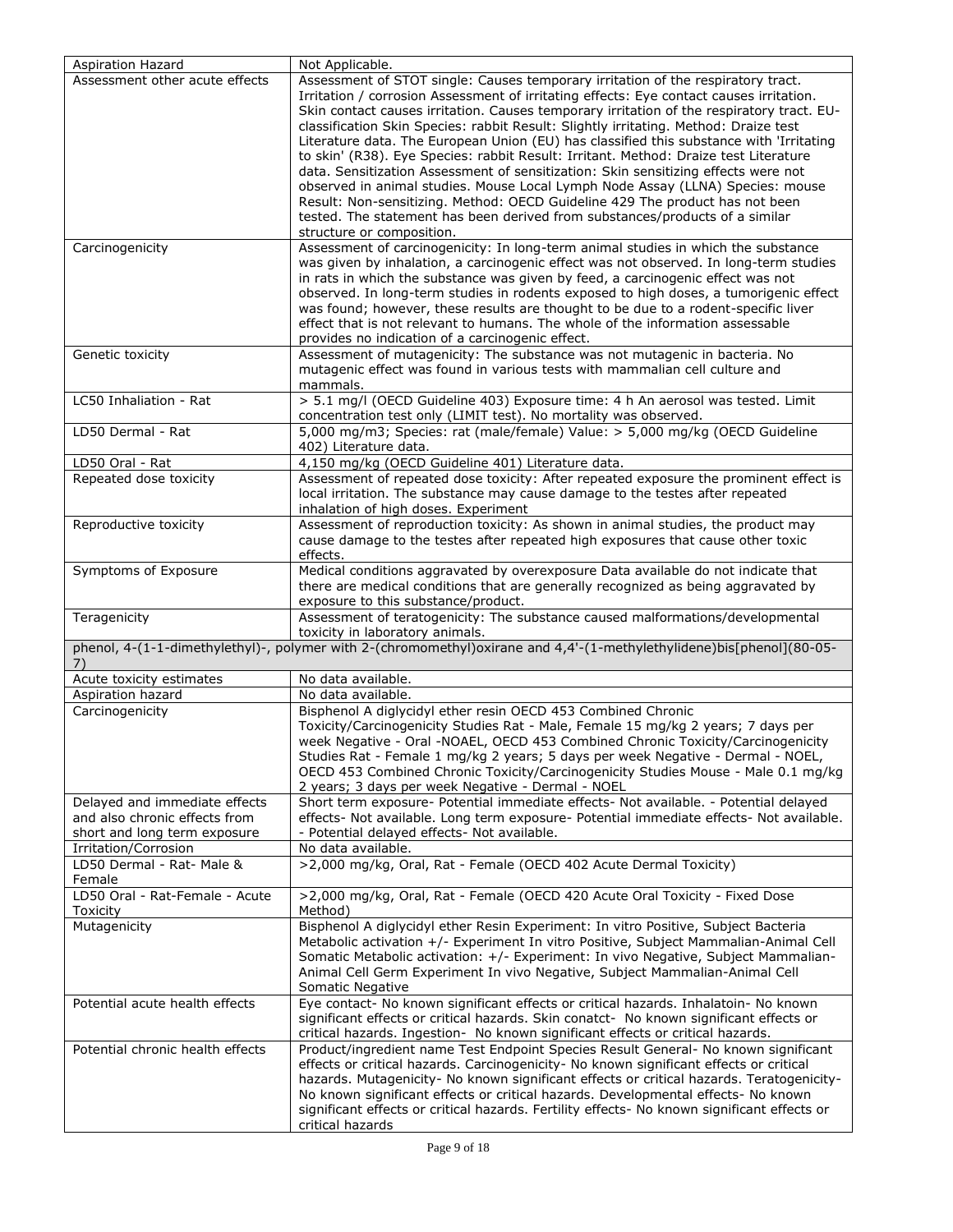| Reproductive toxicity                               | Bisphenol A diglycidyl ether resin OECD 416 Two-Generation Reproduction Toxicity<br>Study Rat - Male,                                                                                                                                                                                                                                                                                                                                                                                                                                                                                                                                                                                                                                                                                                                                                                                                                                                                                                |
|-----------------------------------------------------|------------------------------------------------------------------------------------------------------------------------------------------------------------------------------------------------------------------------------------------------------------------------------------------------------------------------------------------------------------------------------------------------------------------------------------------------------------------------------------------------------------------------------------------------------------------------------------------------------------------------------------------------------------------------------------------------------------------------------------------------------------------------------------------------------------------------------------------------------------------------------------------------------------------------------------------------------------------------------------------------------|
| Sensitization                                       | No data available.                                                                                                                                                                                                                                                                                                                                                                                                                                                                                                                                                                                                                                                                                                                                                                                                                                                                                                                                                                                   |
| Specific target organ toxicity                      | No data available.                                                                                                                                                                                                                                                                                                                                                                                                                                                                                                                                                                                                                                                                                                                                                                                                                                                                                                                                                                                   |
| (repeated exposure)                                 | No data available.                                                                                                                                                                                                                                                                                                                                                                                                                                                                                                                                                                                                                                                                                                                                                                                                                                                                                                                                                                                   |
| Specific target organ toxicity<br>(single exposure) |                                                                                                                                                                                                                                                                                                                                                                                                                                                                                                                                                                                                                                                                                                                                                                                                                                                                                                                                                                                                      |
| Symptoms related to the                             | Eye contact- No specific data. Inhalation No specific data. Skin contact- No specific                                                                                                                                                                                                                                                                                                                                                                                                                                                                                                                                                                                                                                                                                                                                                                                                                                                                                                                |
| physical, chemical and                              | data. Ingestion- No specific data.                                                                                                                                                                                                                                                                                                                                                                                                                                                                                                                                                                                                                                                                                                                                                                                                                                                                                                                                                                   |
| toxicological characteristics                       |                                                                                                                                                                                                                                                                                                                                                                                                                                                                                                                                                                                                                                                                                                                                                                                                                                                                                                                                                                                                      |
| Teratogenicity                                      | Bisphenol A diglycidyl ether resin OECD 414 Prenatal Developmental Toxicity Study<br>Rat - Female Negative - Oral, EPA CFR Rabbit - Female Negative - Dermal, OECD 414                                                                                                                                                                                                                                                                                                                                                                                                                                                                                                                                                                                                                                                                                                                                                                                                                               |
|                                                     | Prenatal Developmental                                                                                                                                                                                                                                                                                                                                                                                                                                                                                                                                                                                                                                                                                                                                                                                                                                                                                                                                                                               |
| Phenylethane(100-41-4)                              |                                                                                                                                                                                                                                                                                                                                                                                                                                                                                                                                                                                                                                                                                                                                                                                                                                                                                                                                                                                                      |
| Aspiration toxicity                                 | May be fatal if swallowed and enters airways.                                                                                                                                                                                                                                                                                                                                                                                                                                                                                                                                                                                                                                                                                                                                                                                                                                                                                                                                                        |
| Carcinogenicity                                     | Species: mouse, (male and female) Application Route: Inhalation Exposure time: 103<br>wk Activity duration: 6 h Dose: 0, 75, 250, 750 ppm Frequency of Treatment: 5<br>days/week NOAEL: 250 ppm Method: OECD Test Guideline 453 Result: evidence of<br>carcinogenic activity Symptoms: increased incidences of alveolar/bronchiolar<br>neoplasm's, increase incidence of hepatocellular carcinomas GLP: yes Carcinogenicity -                                                                                                                                                                                                                                                                                                                                                                                                                                                                                                                                                                        |
| Germ cell mutagenicity                              | Assessment: Carcinogenicity classification not possible from current data.<br>Genotoxicity in vitro, Test Type: Chromosome aberration test in vitro Test species:                                                                                                                                                                                                                                                                                                                                                                                                                                                                                                                                                                                                                                                                                                                                                                                                                                    |
|                                                     | Chinese hamster ovary (CHO) Metabolic activation: with and without metabolic<br>activation Method: OECD Test Guideline 473 Result: negative GLP: no : Test Type:<br>Mammalian cell gene mutation assay Test species: mouse lymphoma cells Metabolic<br>activation: with and without metabolic activation Method: OECD Test Guideline 476<br>Result: negative GLP: yes Genotoxicity in vivo: Test Type: In vivo micronucleus test<br>Test species: mouse (male) Application Route: Oral Method: OECD Test Guideline 474<br>Result: negative GLP: yes Test Type: DNA damage and/or repair Test species: mouse<br>(male and female) Application Route: Inhalation Method: OECD Test Guideline 486<br>Result: negative GLP: yes Germ cell mutagenicity Assessment : In vivo tests did not<br>show mutagenic effects                                                                                                                                                                                      |
| LC50 (Mouse, Male)                                  | 10 mg/l Assessment: The component/mixture is moderately toxic after short term<br>inhalation.                                                                                                                                                                                                                                                                                                                                                                                                                                                                                                                                                                                                                                                                                                                                                                                                                                                                                                        |
| LD50 (rabbit)                                       | 15,433 mg/kg                                                                                                                                                                                                                                                                                                                                                                                                                                                                                                                                                                                                                                                                                                                                                                                                                                                                                                                                                                                         |
| Repeated dose toxicity                              | Species: rat, male and female NOAEL: 75 mg/kg Application Route: Oral Exposure<br>time: 28 d Dose: 75, 250 and 750 mg/kg bw/day Method: OECD Test Guideline 407<br>GLP: yes Symptoms: Increased kidney and liver weights                                                                                                                                                                                                                                                                                                                                                                                                                                                                                                                                                                                                                                                                                                                                                                             |
| Reproductive toxicity                               | Effects on fertility: Test Type: One generation study Species: rat, male and female<br>Application Route: Inhalation Dose: 0, 100, 500 and 1000 ppm Duration of Single<br>Treatment: 6 h General Toxicity - Parent: NOAEC: 1,000 ppm General Toxicity F1:<br>NOAEC: 100 ppm Symptoms: Reduced fetal weight. Reduced offspring weight gain.<br>Method: OECD Test Guideline 415 Result: No reproductive effects. GLP: yes Effects on<br>fetal development : Species: rat Application Route: Inhalation Dose: 0, 100, 500,<br>1000, 2000 ppm Duration of Single Treatment: 15 d General Toxicity Maternal:<br>NOAEC: 500 ppm Teratogenicity: NOAEC: 2,000 ppm Developmental Toxicity: NOAEC:<br>500 ppm Symptoms: Reduced body weight Method: OECD Test Guideline 414 Result:<br>Developmental toxicity occurred at maternal toxicity dose levels GLP: No data<br>available Reproductive toxicity - Assessment : No toxicity to reproduction Did not<br>show teratogenic effects in animal experiments. |
| Respiratory or skin sensitization                   | Remarks: No data available                                                                                                                                                                                                                                                                                                                                                                                                                                                                                                                                                                                                                                                                                                                                                                                                                                                                                                                                                                           |
| Serious eye damage/eye<br>irritation                | Species: rabbit Result: Mild eye irritation Remarks: No data available                                                                                                                                                                                                                                                                                                                                                                                                                                                                                                                                                                                                                                                                                                                                                                                                                                                                                                                               |
| Skin corrosion/irritation                           | Species: rabbit Result: Mild skin irritation                                                                                                                                                                                                                                                                                                                                                                                                                                                                                                                                                                                                                                                                                                                                                                                                                                                                                                                                                         |
| STOT - repeated exposure                            | Target Organs: Auditory system Assessment: May cause damage to organs through<br>prolonged or repeated exposure., The substance or mixture is classified as specific<br>target organ toxicant, repeated exposure, category 2.                                                                                                                                                                                                                                                                                                                                                                                                                                                                                                                                                                                                                                                                                                                                                                        |
| STOT - single exposure                              | No data available.                                                                                                                                                                                                                                                                                                                                                                                                                                                                                                                                                                                                                                                                                                                                                                                                                                                                                                                                                                                   |
| Phosphoric Acid(7664-38-2)                          |                                                                                                                                                                                                                                                                                                                                                                                                                                                                                                                                                                                                                                                                                                                                                                                                                                                                                                                                                                                                      |
| <b>Additional Information</b>                       | RTECS: TB6300000 burning sensation, Cough, wheezing, laryngitis, Shortness of<br>breath, Headache, Nausea, Vomiting, May cause cyanosis. Stomach - Irregularities -<br>Based on Human Evidence Stomach - Irregularities - Based on Human Evidence.                                                                                                                                                                                                                                                                                                                                                                                                                                                                                                                                                                                                                                                                                                                                                   |
| Aspiration hazard<br>Carcinogenicity                | No data available.<br>IARC: No component of this product present at levels greater than or equal to 0.1% is                                                                                                                                                                                                                                                                                                                                                                                                                                                                                                                                                                                                                                                                                                                                                                                                                                                                                          |
|                                                     | identified as probable, possible or confirmed human carcinogen by IARC. ACGIH: No<br>component of this product present at levels greater than or equal to 0.1% is identified<br>as a carcinogen or potential carcinogen by ACGIH. NTP: No component of this product<br>present at levels greater than or equal to 0.1% is identified as a known or anticipated<br>carcinogen by NTP. OSHA: No component of this product present at levels greater<br>than or equal to 0.1% is identified as a carcinogen or potential carcinogen by OSHA.                                                                                                                                                                                                                                                                                                                                                                                                                                                            |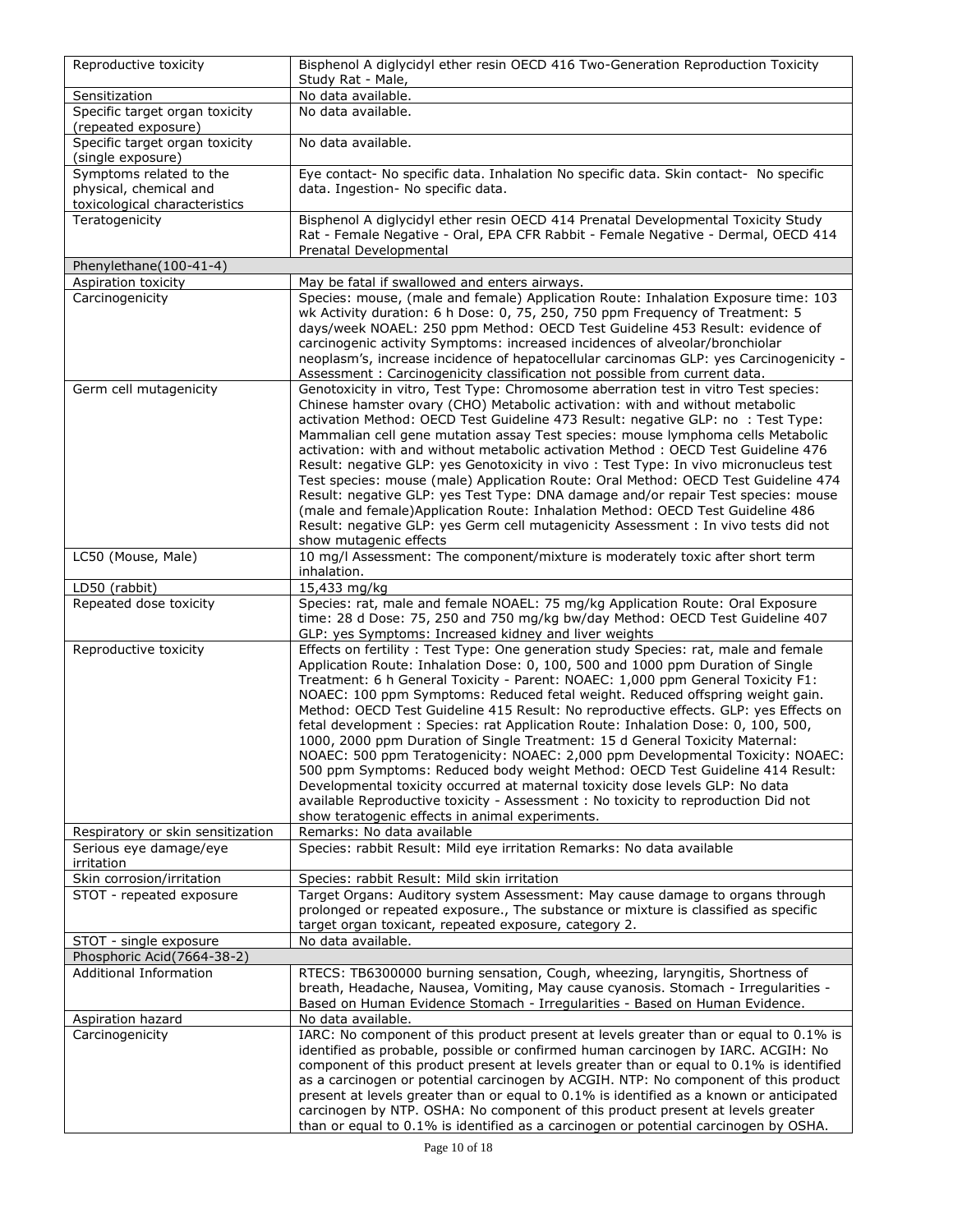| Germ cell mutagenicity            | No data available.                                                                      |
|-----------------------------------|-----------------------------------------------------------------------------------------|
| Inhalation:                       | No data available.                                                                      |
| LD50 Dermal - Rabbit              | 2,740 mg/kg Remarks: Behavioral: Somnolence (general depressed activity).               |
|                                   | Behavioral: Excitement. No data available.                                              |
| LD50 Oral - Rat - Acute toxicity  | > 5,000 mg/kg, (OECD Test Guideline 423),                                               |
| Reproductive toxicity             | No data available.                                                                      |
| Respiratory or skin sensitization | No data available.                                                                      |
|                                   |                                                                                         |
| Serious eye damage/eye            | Eyes - Rabbit Result: Corrosive                                                         |
| irritation                        |                                                                                         |
| Skin corrosion/irritation         | Skin - Rabbit Result: Causes burns. - 24 h                                              |
| Specific target organ toxicity -  | No data available.                                                                      |
| repeated exposure                 |                                                                                         |
| Specific target organ toxicity -  | No data available.                                                                      |
| single exposure                   |                                                                                         |
| Pseudocumene(95-63-6)             |                                                                                         |
| <b>Additional Information</b>     | RTECS: DC3325000 prolonged or repeated exposure can cause:, narcosis, Bronchitis.,      |
|                                   | Symptoms and signs include headache, dizziness, fatigue, muscular weakness,             |
|                                   | drowsiness and in extreme cases, loss of consciousness., To the best of our             |
|                                   | knowledge, the chemical, physical, and toxicological properties have not been           |
|                                   | thoroughly investigated. Central nervous system                                         |
| Carcinogenicity                   | IARC: No component of this product present at levels greater than or equal to 0.1% is   |
|                                   | identified as probable, possible or confirmed human carcinogen by IARC. ACGIH: No       |
|                                   | component of this product present at levels greater than or equal to 0.1% is identified |
|                                   | as a carcinogen or potential carcinogen by ACGIH. NTP: No component of this product     |
|                                   | present at levels greater than or equal to 0.1% is identified as a known or anticipated |
|                                   | carcinogen by NTP. OSHA: No component of this product present at levels greater         |
|                                   | than or equal to 0.1% is identified as a carcinogen or potential carcinogen by OSHA.    |
| Dermal:                           | No data available                                                                       |
| Germ cell mutagenicity            | in vitro assay S. typhimurium Result: negative Mutagenicity (micronucleus test) Rat -   |
|                                   | male and female - Bone marrow Result: negative                                          |
| Inhalation:                       | No data available.                                                                      |
|                                   |                                                                                         |
| LD50 Oral - Rat - Acute toxicity  | 6,000 mg/kg, Rat - male.                                                                |
| Reproductive toxicity             | No data available.                                                                      |
| Respiratory or skin sensitization | No data available.                                                                      |
| Serious eye damage/eye            | No data available.                                                                      |
| irritation                        |                                                                                         |
| Skin corrosion/irritation         | No data available                                                                       |
| Specific target organ toxicity -  | No data available.                                                                      |
| repeated exposure                 |                                                                                         |
| Specific target organ toxicity -  | No data available.                                                                      |
| single exposure                   |                                                                                         |
| Xylene(1330-20-7)                 |                                                                                         |
| Acute dermal toxicity             | Acute toxicity estimate : 1,100 mg/kg Method: Expert judgement.                         |
| Acute inhalation toxicity         | Acute toxicity estimate, 4631 ppm Exposure time, 4 h Test atmosphere: gas Method;       |
|                                   | Calculation method.                                                                     |
| Acute toxicity Product            | Acute oral toxicity: Acute toxicity estimate: 3,523 mg/kg Method: Calculation           |
|                                   | method.                                                                                 |
| <b>Aspiration Toxicity</b>        | May be fatal if swallowed and enters airways.                                           |
| Carcinogenicity                   | Species: mouse, (male and female) Application Route: Oral Exposure time: 103 wk         |
|                                   | Dose: 0, 500 or 1000 mg/kg Frequency of Treatment: 5 days/week Method: Directive        |
|                                   | 67/548/EEC, Annex V, B.32. Result: did not display carcinogenic properties GLP: No      |
|                                   | data available, Carcinogenicity - Assessment : Animal testing did not show any          |
|                                   | carcinogenic effects.                                                                   |
| Germ cell mutagenicity            | Test Type: Chromosome aberration test in virto. Test Species: Chinese hamster ovary     |
|                                   | (CHO) Metabolic Activation: With and without metabolic activation. Method               |
|                                   | Mutagenicity (in vitro mammalian cytogenetic test) Result: Negative. Test Type: Sister  |
|                                   | chromatid exchange assay in mammalian cells.                                            |
| Germ cell mutagenicity            | Animal testing did not show any mutagenic effects.                                      |
| Assessment                        |                                                                                         |
| LC50 (rat, male) Inhalation       | 6700 ppm Exposure time: 4 h Method: Directive 67/548/EEC, Annex V, B.2. GLP: No         |
|                                   | data available Assessment: The substance or mixture is classified as specific target    |
|                                   | organ toxicant, single exposure, category 3 with respiratory tract irritation. Remarks: |
|                                   |                                                                                         |
|                                   | <b>Acutely Toxic Category 4</b>                                                         |
| LC50 (rat, male) Oral             | 3,523 mg/kg Method: EU Method B.1 (Acute Toxicity, Oral) Target Organs: Kidney,         |
|                                   | Bladder GLP: no                                                                         |
| Repeated dose toxicity            | Species: rat, male and female NOAEL: 250 mg/kg Application Route: Oral Exposure         |
|                                   | time: 103 wk Number of exposures: 5 d/wk Dose: 0, 250 or 500 mg/kg Assessment:          |
|                                   | The substance or mixture is classified as specific target organ toxicant, repeated      |
|                                   | exposure, category 2.                                                                   |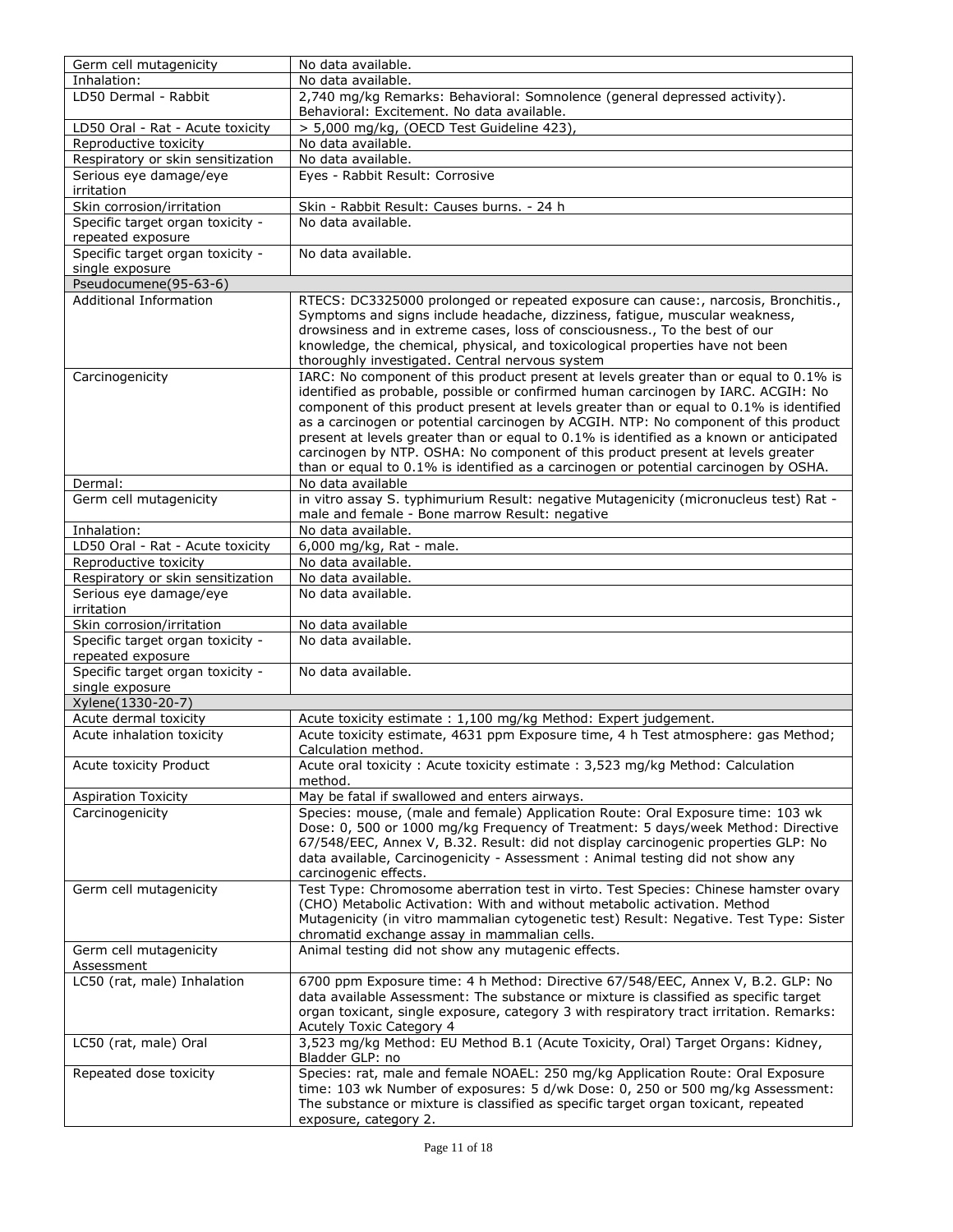| Reproductive toxicity                 | Effects on fertility: Test Type: Two-generation study Species: rat, male and female<br>Application Route: Inhalation Dose: 0, 25, 100 and 500 ppm Duration of Single<br>Treatment: 6 h Frequency of Treatment: 7 days/week General Toxicity - Parent:<br>NOAEC: $>$ 500 ppm General Toxicity F1: NOAEC: $>$ 500 ppm Early Embryonic<br>Development: NOAEC: > 500 ppm Result: No reproductive effects. Effects on fetal<br>development : Species: rat Application Route: Inhalation Dose: 0, 100, 500, 1000 or<br>2000 ppm Duration of Single Treatment: 14 d Frequency of Treatment: 6 hr/day<br>General Toxicity Maternal: NOAEC: 500 ppm Teratogenicity: NOAEC: > 2,000<br>Developmental Toxicity: NOAEC: 100 ppm Result: No teratogenic effects.,<br>Developmental toxicity occurred at maternal toxicity dose levels Reproductive toxicity<br>- Assessment: Animal testing did not show any effects on fertility. Damage to fetus<br>not classifiable |
|---------------------------------------|-----------------------------------------------------------------------------------------------------------------------------------------------------------------------------------------------------------------------------------------------------------------------------------------------------------------------------------------------------------------------------------------------------------------------------------------------------------------------------------------------------------------------------------------------------------------------------------------------------------------------------------------------------------------------------------------------------------------------------------------------------------------------------------------------------------------------------------------------------------------------------------------------------------------------------------------------------------|
| Respiratory or skin sensitization     | Remarks: No data available                                                                                                                                                                                                                                                                                                                                                                                                                                                                                                                                                                                                                                                                                                                                                                                                                                                                                                                                |
| Serious eye damage/eye<br>irritation  | Species: rabbit Result: Mild eye irritation                                                                                                                                                                                                                                                                                                                                                                                                                                                                                                                                                                                                                                                                                                                                                                                                                                                                                                               |
| Skin corrosion/irritation             | Species: rabbit Exposure time: 24 h Result: Irritating to skin Remarks: Skin irritation,<br>Category 2                                                                                                                                                                                                                                                                                                                                                                                                                                                                                                                                                                                                                                                                                                                                                                                                                                                    |
| STOT - repeated exposure              | Target Organs: Liver, Kidney, Central nervous system Assessment: May cause damage<br>to organs through prolonged or repeated exposure.                                                                                                                                                                                                                                                                                                                                                                                                                                                                                                                                                                                                                                                                                                                                                                                                                    |
| STOT - single exposure                | No data available.                                                                                                                                                                                                                                                                                                                                                                                                                                                                                                                                                                                                                                                                                                                                                                                                                                                                                                                                        |
| Zinc Oxide(1314-13-2)                 |                                                                                                                                                                                                                                                                                                                                                                                                                                                                                                                                                                                                                                                                                                                                                                                                                                                                                                                                                           |
| Carcinogenicity                       | No data available.                                                                                                                                                                                                                                                                                                                                                                                                                                                                                                                                                                                                                                                                                                                                                                                                                                                                                                                                        |
| Dermal                                | No data available.                                                                                                                                                                                                                                                                                                                                                                                                                                                                                                                                                                                                                                                                                                                                                                                                                                                                                                                                        |
| LC50 Inhalation - Mouse               | 2,500 mg/m3, Mouse                                                                                                                                                                                                                                                                                                                                                                                                                                                                                                                                                                                                                                                                                                                                                                                                                                                                                                                                        |
| LD50 Oral - Mouse - Acute<br>toxicity | 7.950 mg/kg, Oral - Mouse                                                                                                                                                                                                                                                                                                                                                                                                                                                                                                                                                                                                                                                                                                                                                                                                                                                                                                                                 |
| Mutagenicity                          | No data available.                                                                                                                                                                                                                                                                                                                                                                                                                                                                                                                                                                                                                                                                                                                                                                                                                                                                                                                                        |
| Reproductive toxicity                 | No data available.                                                                                                                                                                                                                                                                                                                                                                                                                                                                                                                                                                                                                                                                                                                                                                                                                                                                                                                                        |
| Serious eye damage/eye<br>irritation  | No data available.                                                                                                                                                                                                                                                                                                                                                                                                                                                                                                                                                                                                                                                                                                                                                                                                                                                                                                                                        |
| Skin corrosion/irritation             | No data available.                                                                                                                                                                                                                                                                                                                                                                                                                                                                                                                                                                                                                                                                                                                                                                                                                                                                                                                                        |
| Teratogenicity                        | No data available.                                                                                                                                                                                                                                                                                                                                                                                                                                                                                                                                                                                                                                                                                                                                                                                                                                                                                                                                        |

# **12. ECOLOGICAL INFORMATION**

| Acetone(67-64-1)                                                               |                                                                                                                                                                                                               |
|--------------------------------------------------------------------------------|---------------------------------------------------------------------------------------------------------------------------------------------------------------------------------------------------------------|
| Bioacculative potential                                                        | Partition coefficient: n-octanol/water: log Pow: -0.24                                                                                                                                                        |
| EC50 (Daphnia magna (Water<br>flea))                                           | 7,630 mg/l (Exposure time 48 h); Test substance: Acetone                                                                                                                                                      |
| LC50 (Oncorhynchus mykiss<br>(rainbow trout))                                  | 6,100 mg/l (Exposure time: 48 h)                                                                                                                                                                              |
| Mobility in soil                                                               | No data available.                                                                                                                                                                                            |
| Other adverse effects                                                          | No data Available. Regulation: 40 CFR Protection of Environment; Part 82 Protection of<br>Stratpspheric Ozone - CAA Section 602 Class I Substances., Additional ecological<br>information: No data available. |
| Persistence and degradability                                                  | Biodegradability: Remarks: No data available                                                                                                                                                                  |
| Toxicity to algae                                                              | Remarks: No data available                                                                                                                                                                                    |
| Aliphatic Solvent (64742-47-8)                                                 |                                                                                                                                                                                                               |
| Bioaccumulative potential                                                      | No data available.                                                                                                                                                                                            |
| EC50 (Daphnia Magna) Toxicity<br>to daphnia and other aquatic<br>invertebrates | 1.4 mg/l - 48 h, - Daphnia magna (Water flea), (OECD Test Guideline 202)                                                                                                                                      |
| LC50 (Rainbow trout) Toxicity to<br>fish                                       | 2.9 mg/l - 96 h, Oncorhynchus mykiss (rainbow trout)                                                                                                                                                          |
| Mobility in soil                                                               | No data available.                                                                                                                                                                                            |
| Other adverse effects                                                          | An environmental hazard cannot be excluded in the event of unprofessional handling<br>or disposal. Toxic to aquatic life. No data available.                                                                  |
| Persistence and degradability                                                  | No data available.                                                                                                                                                                                            |
| Results of PBT and vPvB<br>assessment                                          | PBT/vPvB assessment not available as chemical safety assessment not required/not<br>conducted.                                                                                                                |
| Carbon Black(1333-86-4)                                                        |                                                                                                                                                                                                               |
| Behavior in water treatment<br>plants                                          | Activated sludge, EC0 $(3 h) > 800$ mg/L. DEV L3 (TTC test)                                                                                                                                                   |
| <b>Bioaccumulation Potential</b>                                               | Potential bioaccumulation is not expected because of the physicochemical properties of<br>the substance                                                                                                       |
| EC50 (Scenedesmus<br>subspicatus)                                              | > 10,000 mg/L, OECD (Guideline 201)                                                                                                                                                                           |
| EC50 Daphnia magna (waterflea)                                                 | >5600 mg/l (24 h) OECD (Guideline 202)                                                                                                                                                                        |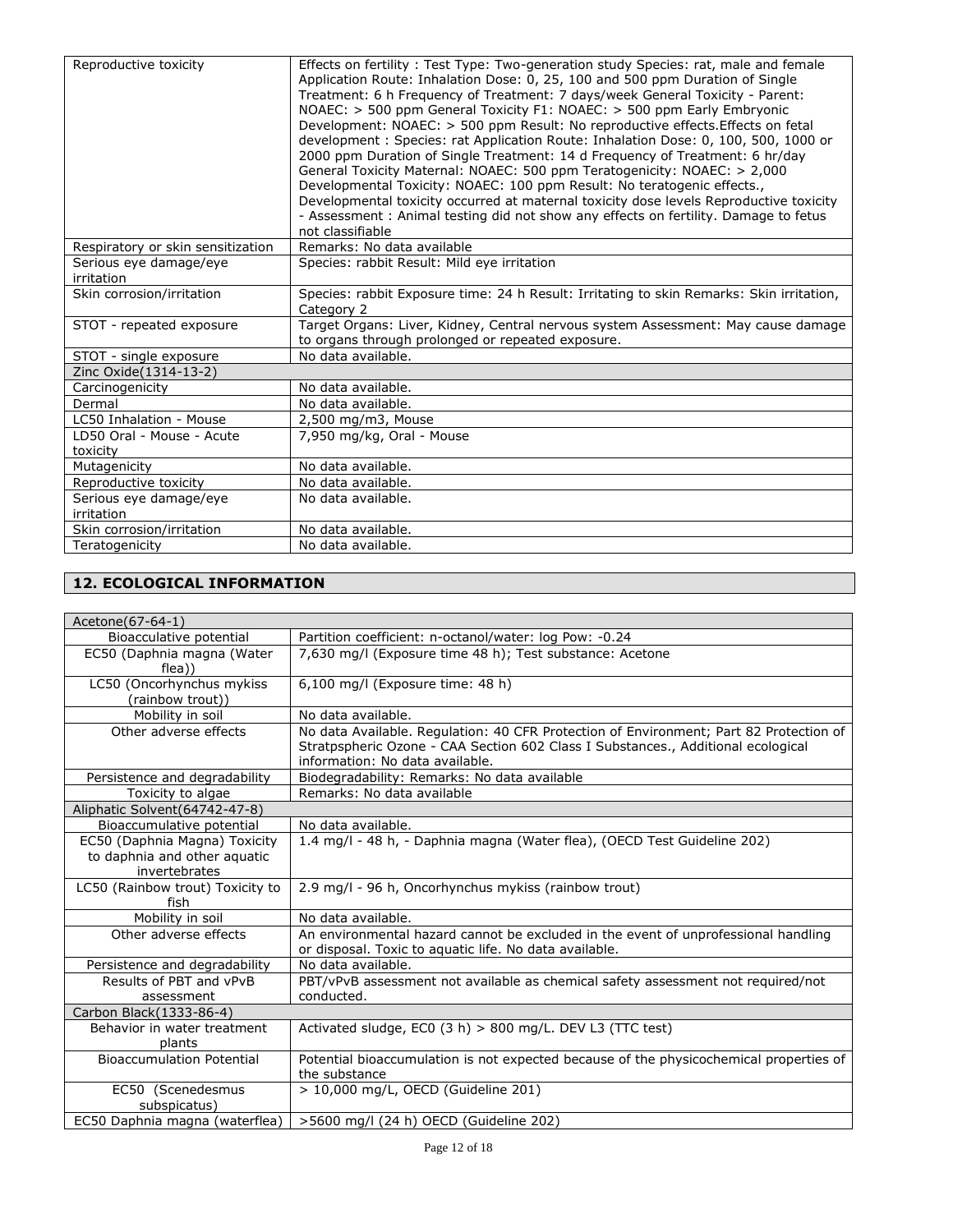| Environmental fate                                | Carbon black is an inert solid, stable and insoluble in water or organic solvents. Its                                                              |
|---------------------------------------------------|-----------------------------------------------------------------------------------------------------------------------------------------------------|
|                                                   | vapor pressure is negligible. Based on these properties it is expected that carbon black                                                            |
|                                                   | will not occur in air or water in relevant amounts. Also potential for distribution via                                                             |
|                                                   | water or air can be dismissed. The deposition in soil or sediments is therefore the                                                                 |
|                                                   | most relevant compartment of fate in the environment.                                                                                               |
| LC50 Brachydanio reio                             | >1000 mg/l (96 h) OECD (Guideline 203)                                                                                                              |
| (zebrafish)                                       |                                                                                                                                                     |
| NOEC 50 (Scenedesmus                              | > 10,000 mg/L, OECD (Guideline 201)                                                                                                                 |
| subspicatus)                                      |                                                                                                                                                     |
| Cumene(98-82-8)                                   |                                                                                                                                                     |
| Bioaccumulative potential                         | No data available.                                                                                                                                  |
| EC50 - Daphnia (water flea) -                     | 2.14 mg/l - 48 h (OECD Test Guideline 202), Daphnia (water flea)                                                                                    |
| Toxicity to daphnia and other                     |                                                                                                                                                     |
| aquatic invertebrates                             |                                                                                                                                                     |
| EC50 - Pseudokirchneriella                        | 2.60 mg/l - 72 h, Pseudokirchneriella subcapitata (green algae)                                                                                     |
| subcapitata (green algae) -                       |                                                                                                                                                     |
| Toxicity to algae                                 |                                                                                                                                                     |
| LC50 - Oncorhynchus mykiss                        | 4.8 mg/l - 96 h, Oncorhynchus mykiss (rainbow trout)                                                                                                |
| (rainbow trout) Toxicity to fish                  |                                                                                                                                                     |
| Mobility in soil                                  | No data available.                                                                                                                                  |
| Other adverse effects                             | An environmental hazard cannot be excluded in the event of unprofessional handling<br>or disposal. Toxic to aquatic life with long lasting effects. |
| Persistence and degradability                     | Biodegradability Result: - According to the results of tests of biodegradability this                                                               |
|                                                   | product is not readily biodegradable.                                                                                                               |
| Results of PBT and vPvB                           | PBT/vPvB assessment not available as chemical safety assessment not required/not                                                                    |
| assessment                                        | conducted                                                                                                                                           |
| Glycol Ether PM(107-98-2)                         |                                                                                                                                                     |
| Bioaccumulative potential                         | No data available.                                                                                                                                  |
| Mobility in soil                                  | No data available.                                                                                                                                  |
| Other adverse effects                             | No data available.                                                                                                                                  |
| Persistence and degradability                     | No data available.                                                                                                                                  |
| Results of PBT and vPvB                           | PBT/vPvB assessment not available as chemical safety assessment not required/not                                                                    |
| assessment                                        | conducted.                                                                                                                                          |
| Toxicity                                          | No data available.                                                                                                                                  |
| Lithium Chloride(7447-41-8)                       |                                                                                                                                                     |
| Bioaccumulative potential                         | No data available.                                                                                                                                  |
|                                                   |                                                                                                                                                     |
|                                                   |                                                                                                                                                     |
| EC50 - Daphnia magna (Water                       | 1.2 mg/l - 64 h, Daphnia magna (Water flea)                                                                                                         |
| flea) - to daphnia and other                      |                                                                                                                                                     |
| aquatic invertebrates                             |                                                                                                                                                     |
| LC50 - Ptychocheilus lucius -<br>Toxicity to fish | 17 mg/l - 96 h, -Ptychocheilus lucius                                                                                                               |
| Mobility in soil                                  | No data available.                                                                                                                                  |
| Other adverse effects                             |                                                                                                                                                     |
|                                                   | An environmental hazard cannot be excluded in the event of unprofessional handling                                                                  |
| Persistence and degradability                     | or disposal. Harmful to aquatic life.<br>No data available.                                                                                         |
| Results of PBT and vPvB                           |                                                                                                                                                     |
| assessment                                        | PBT/vPvB assessment not available as chemical safety assessment not required/not<br>conducted.                                                      |
| Methyl Isobutyl Ketone(108-10-1)                  |                                                                                                                                                     |
| Deactivating Chemicals: None                      | None required.                                                                                                                                      |
| required.                                         |                                                                                                                                                     |
| Disposal of Packaging                             | Empty containers retain product residue (liquid and/or vapor) and can be dangerous.                                                                 |
|                                                   | Empty drums should be completely drained, properly bunged and promptly returned to                                                                  |
|                                                   | a drum reconditioned. Do not expose such containers to heat, flame, sparks, static                                                                  |
|                                                   | electricity, or other sources of ignition; they may explode and cause injury or death.                                                              |
|                                                   | Do not dispose of package until thoroughly washed out.                                                                                              |
| EC50 (Daphnia Magna)                              | $>200$ mg/l (48 h)                                                                                                                                  |
| Ecotoxicity                                       | Low acute toxicity to aquatic organisms.                                                                                                            |
| <b>Environmental Fate</b>                         | Can be dangerous if allowed to enter drinking water intakes. Do not contaminate                                                                     |
|                                                   | domestic or irrigation water supplies, lakes, streams, ponds, or rivers. Methyl Isobutyl                                                            |
|                                                   | Ketone: This product is biodegradable. This product does not bioaccumulate in aquatic                                                               |
|                                                   | or terrestrial food chains.                                                                                                                         |
| LC50 (Fathead Minnow)                             | >179 mg/l (96 h)                                                                                                                                    |
| Safe Handling of Residues                         | See "Waste Disposal Methods"                                                                                                                        |
| Waste Disposal Methods                            | . Reevaluation of the product may be required by the user at the time of disposal since                                                             |
|                                                   | the product uses, transformations, mixtures and processes may influence waste                                                                       |
|                                                   | classification. Dispose of waste material at an approved (hazardous) waste                                                                          |
|                                                   | treatment/disposal facility in accordance with applicable local, provincial and federal                                                             |
| n-Methyl-2-pyrrolidone(872-50-4)                  | regulations. Do not dispose of waste with normal garbage, or to sewer systems.                                                                      |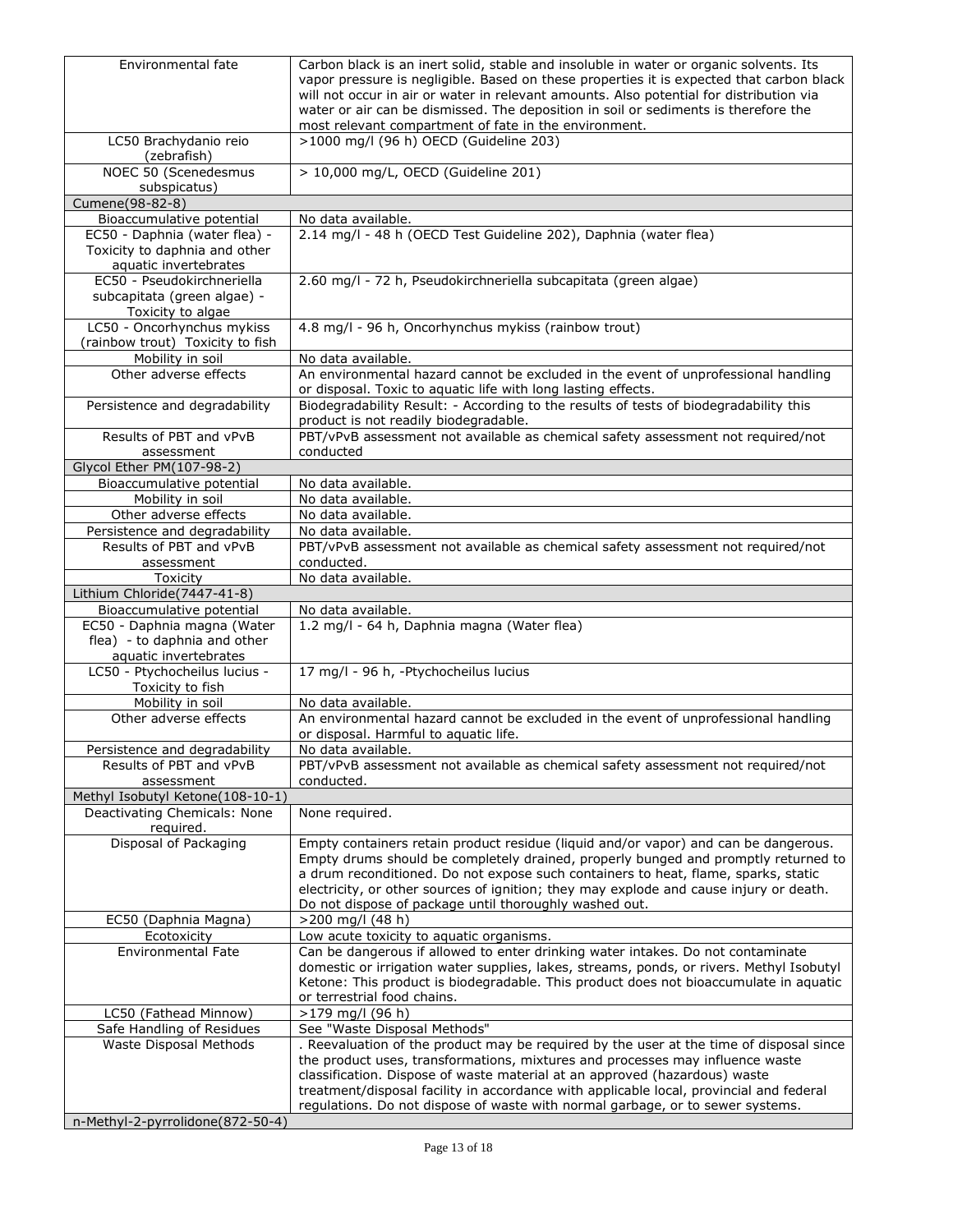| Additional information                                                        | Sum parameter Chemical oxygen demand (COD): (DIN 38409 Part 41) approx. 1,600<br>mg/g Biochemical oxygen demand (BOD) Incubation period 5 d: $\lt$ 2 mg/g Absorbable<br>organically-bound halogen (AOX): This product contains no organically-bound halogen.                                                                                                                                                                |
|-------------------------------------------------------------------------------|-----------------------------------------------------------------------------------------------------------------------------------------------------------------------------------------------------------------------------------------------------------------------------------------------------------------------------------------------------------------------------------------------------------------------------|
| Bioaccumulative potential                                                     | Assessment bioaccumulation potential Because of the n-octanol/water distribution<br>coefficient (log Pow) accumulation in organisms is not to be expected.                                                                                                                                                                                                                                                                  |
| EC50 (Algae)                                                                  | > 500 mg/l, (72 h), Scenedesmus subspicatus (DIN 38412 Part 9) The details of the<br>toxic effect relate to the nominal concentration.                                                                                                                                                                                                                                                                                      |
| EC50 (Daphnia)                                                                | > 1,000 mg/l, (24 h), Daphnia magna (DIN 38412 Part 11, static) The details of the<br>toxic effect relate to the nominal concentration.                                                                                                                                                                                                                                                                                     |
| LD50 (fish)                                                                   | > 500 mg/l, Salmo gairdneri, syn. O. mykiss (static) The details of the toxic effect<br>relate to the nominal concentration.                                                                                                                                                                                                                                                                                                |
| Microorganisms/Effect on<br>activated sludge                                  | Toxicity to microorganisms DIN EN ISO 8192 aquatic activated sludge, industrial/EC50<br>$(0.5 h):$ > 600 mg/l The details of the toxic effect relate to the nominal concentration.                                                                                                                                                                                                                                          |
| Mobility in soil                                                              | Assessment transport between environmental compartments The substance will<br>rapidly evaporate into the atmosphere from the water surface. Adsorption to solid soil<br>phase is not expected.                                                                                                                                                                                                                              |
| Persistence and degradability                                                 | Assessment biodegradation and elimination (H2O) Readily biodegradable (according to<br>OECD criteria). Elimination information 73 % BOD of the ThOD (28 d) (OECD 301C;<br>ISO 9408; 92/69/EEC, C.4-F) (aerobic, Inoculum conforming to MITI requirements<br>(OECD 301C)) Readily biodegradable (according to OECD criteria). Assessment of<br>stability in water In contact with water the substance will hydrolyse slowly. |
| 7)                                                                            | phenol, 4-(1-1-dimethylethyl)-, polymer with 2-(chromomethyl)oxirane and 4,4'-(1-methylethylidene)bis[phenol](80-05-                                                                                                                                                                                                                                                                                                        |
| Bioaccumulative potential                                                     | LogP ow - , BCF- 31 days, Potential- low.                                                                                                                                                                                                                                                                                                                                                                                   |
| Mobility in soil                                                              | Soil. Water partition coefficient (Koc) - 445, Other adverse effects - No known<br>significant effects or critical hazards.                                                                                                                                                                                                                                                                                                 |
| Oral, Inhalation or Dermal<br>Toxicity                                        | No data available.                                                                                                                                                                                                                                                                                                                                                                                                          |
| Other ecological information                                                  | BOD5- Not determined., COD- Not determined., TOC- Not determined.<br>OECD Derived from OECD 301F (Biodegradation Test), 28 days - 5%,                                                                                                                                                                                                                                                                                       |
| Persistence and degradability                                                 | Conclusion/Summary - Not readily biodegradable.                                                                                                                                                                                                                                                                                                                                                                             |
| Phenylethane(100-41-4)                                                        |                                                                                                                                                                                                                                                                                                                                                                                                                             |
| Bioaccumulative potential<br>EC50 (Daphnia magna (Water<br>flea))             | Partition coefficient: noctanol/water: log Pow: 2.92<br>1.8 mg/l Exposure time: 48 h Test Type: static test                                                                                                                                                                                                                                                                                                                 |
| EC50 (Pseudokirchneriella<br>subcapitata)                                     | 5.4 mg/l Exposure time: 72 h Test Type: static test Analytical monitoring: yes<br>Method: Static GLP: yes                                                                                                                                                                                                                                                                                                                   |
| LC50 (Oncorhynchus mykiss<br>(rainbow trout))                                 | 4.2 mg/l Exposure time: 96 h Test Type: semi-static test                                                                                                                                                                                                                                                                                                                                                                    |
| Mobility in soil                                                              | No data available.                                                                                                                                                                                                                                                                                                                                                                                                          |
| Other adverse effects                                                         | Results of PBT and vPvB assessment : This substance is not considered to be<br>persistent, bioaccumulating nor toxic (PBT). This substance is not considered to be<br>very persistent nor very bioaccumulating (vPvB).                                                                                                                                                                                                      |
| Persistence and degradability                                                 | Biodegradability : Inoculum: activated sludge Concentration: 22 mg/l Result: Readily<br>biodegradable. Biodegradation: 70 % Exposure time: 28 d GLP: yes                                                                                                                                                                                                                                                                    |
| Toxicity to daphnia and other<br>aquatic invertebrates (Chronic<br>toxicity)  | (Daphnia): 3.6 mg/l Toxicity to bacteria : GLP: Remarks: No data available<br>Ecotoxicology Assessment Chronic aquatic toxicity: Harmful to aquatic life with long<br>lasting effects.                                                                                                                                                                                                                                      |
| Phosphoric Acid(7664-38-2)                                                    |                                                                                                                                                                                                                                                                                                                                                                                                                             |
| Bioaccumulative potential                                                     | No data available.                                                                                                                                                                                                                                                                                                                                                                                                          |
| Mobility in soil<br>Other adverse effects                                     | No data available.<br>May be harmful to aquatic organisms due to the shift of the pH.                                                                                                                                                                                                                                                                                                                                       |
| Persistence and degradability                                                 | No data available.                                                                                                                                                                                                                                                                                                                                                                                                          |
| Results of PBT and vPvB                                                       | PBT/vPvB assessment not available as chemical safety assessment not required/not                                                                                                                                                                                                                                                                                                                                            |
| assessment                                                                    | conducted                                                                                                                                                                                                                                                                                                                                                                                                                   |
| Toxicity                                                                      | No data available.                                                                                                                                                                                                                                                                                                                                                                                                          |
| Pseudocumene(95-63-6)                                                         |                                                                                                                                                                                                                                                                                                                                                                                                                             |
| Bioaccumulative potential<br>EC50 - Daphnia magna (Water                      | No data available.<br>3.6 mg/l - 48 h (OECD Test Guideline 202), Daphnia magna (Water flea)                                                                                                                                                                                                                                                                                                                                 |
| flea) - Toxicity to daphnia and<br>other aquatic invertebrates static<br>test |                                                                                                                                                                                                                                                                                                                                                                                                                             |
| LC50 - Pimephales promelas<br>(fathead minnow) - Toxicity to<br>fish          | 7.72 mg/l - 96.0 h, Pimephales promelas (fathead minnow)                                                                                                                                                                                                                                                                                                                                                                    |
| Mobility in soil                                                              | No data available.                                                                                                                                                                                                                                                                                                                                                                                                          |
| Other adverse effects                                                         | An environmental hazard cannot be excluded in the event of unprofessional handling<br>or disposal. Toxic to aquatic life with long lasting effects.                                                                                                                                                                                                                                                                         |
| Persistence and degradability                                                 | No data available.                                                                                                                                                                                                                                                                                                                                                                                                          |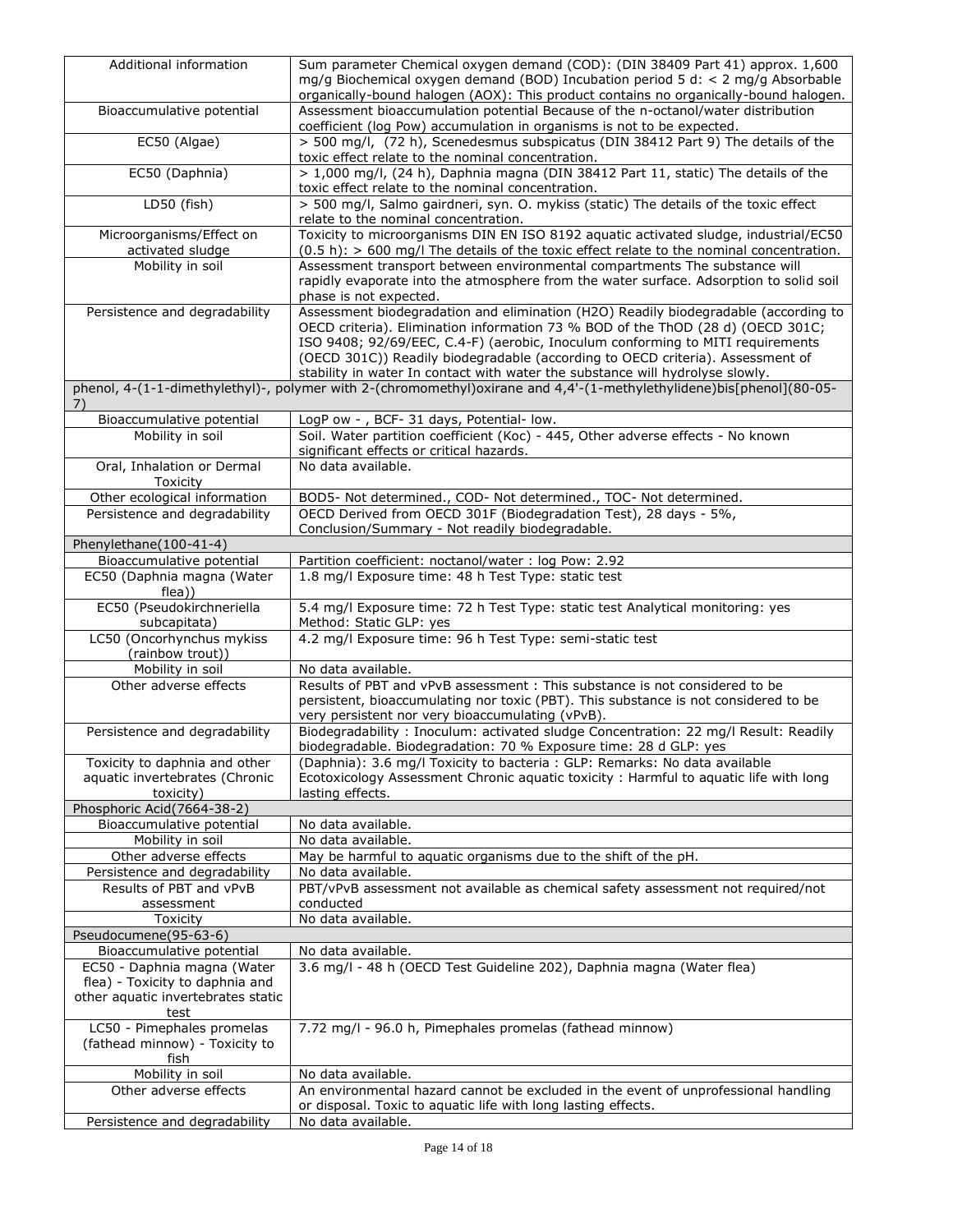| Results of PBT and vPvB<br>assessment                                                       | PBT/vPvB assessment not available as chemical safety assessment not required/not<br>conducted                                                                                    |
|---------------------------------------------------------------------------------------------|----------------------------------------------------------------------------------------------------------------------------------------------------------------------------------|
| Xylene(1330-20-7)                                                                           |                                                                                                                                                                                  |
| Bioaccumulative potential                                                                   | Partition coefficient: noctanol/water : log Pow: 2.77 - 3.15                                                                                                                     |
| EC50 (Pseudokirchneriella<br>subcapitata)                                                   | 4.36 mg/l End point: Growth rate Exposure time: 73 h Test Type: static test Analytical<br>monitoring: yes                                                                        |
| IC50 (Daphnia magna (Water<br>flea))                                                        | 1 mg/l Exposure time: 24 h Test Type: static test Test substance: Information given is<br>based on data obtained from similar substances. Method: OECD Test Guideline 202<br>GLP |
| LC50 (Oncorhynchus mykiss<br>(rainbow trout))                                               | 2.6 mg/l Exposure time: 96 h Test substance: Information given is based on data<br>obtained from similar substances. Method: OECD Test Guideline 203 GLP: No data<br>available   |
| Mobility in soil                                                                            | No data available.                                                                                                                                                               |
| Persistence and degradability                                                               | Biodegradability: Inoculum: activated sludge Result: Readily biodegradable.<br>Biodegradation: 72 % Exposure time: 20 d                                                          |
| Zinc Oxide(1314-13-2)                                                                       |                                                                                                                                                                                  |
| EC50 Algae -<br>Psedudokirchneriella subcapitata<br>- Toxicity to                           | 0.042 mg/l Fresh water, 72 h, Algae - Psedudokirchneriella subcapitata                                                                                                           |
| LC50 Daphnia magna (Water<br>flea) - Toxicity to daphnia and<br>other aquatic invertebrates | 98 ug/l, Fresh water, 48 h, Daphnia magna (Water flea)                                                                                                                           |
| LC50 Oncorhynchus mykiss<br>(rainbow trout)                                                 | 1.1 to 2.5 ppm, Fresh water, 96 h, Oncorhynchus mykiss (rainbow trout)                                                                                                           |
| Other adverse effects                                                                       | Very toxic to aquatic life. An environmental hazard cannot be excluded in the event of<br>unprofessional handling or disposal.                                                   |
| Persistence and degradability                                                               | No data available.                                                                                                                                                               |

#### **13. DISPOSAL CONSIDERATIONS**

**WASTE TREATMENT METHODS**

#### **GENERAL INFORMATION :** No data available.

**DISPOSAL METHOD:** Dispose of waste and residues in accordance with Local, State, and Federal Regulations. Mix with compatible chemical which is less flammable and incinerate. Since emptied containers retain product residue, follow label warnings even after container is emptied. Residual vapors may explode on ignition; do not cut, drill, grind or weld or near this container.

#### **14. TRANSPORT INFORMATION**

#### \***CHECK WITH YOUR CARRIER FOR ADDITIONAL RESTRCITIONS THAT MAY APPLY.**

**USDOT GROUND DOT (DEPARTMENT OF TRANSPORTATION) PROPER SHIPPING NAME (DOT) :** Paint, flammable liquid **HAZARDS CLASS :** 3 **UN/NA NUMBER :** UN1263 **PACKING GROUP :** PG II **EMERGENCY RESPONSE GUIDE (ERG) :** 128

**IATA (AIR) DOT (INTERNATIONAL AIR TRANSPORTATION ASSOCIATION)** PROPER SHIPPING NAME : Paint, flammable liquid **HAZARDS CLASS :** 3 **UN/NA NUMBER :** UN1263 **PACKING GROUP :** PG II **EMERGENCY RESPONSE GUIDE (ERG) :** 128

**IMDG (OCEAN)** PROPER SHIPPING NAME : Paint, flammable liquid **HAZARDS CLASS :** 3 **UN/NA NUMBER :** UN1263 **PACKING GROUP :** PG II **EMERGENCY RESPONSE GUIDE (ERG) :** 128

#### **MARINE POLLUTANT:** Yes

**SPECIAL PRECAUTIONS:** P210 Keep away from heat/sparks/open flames/hot surfaces. No smoking. P235 Keep cool.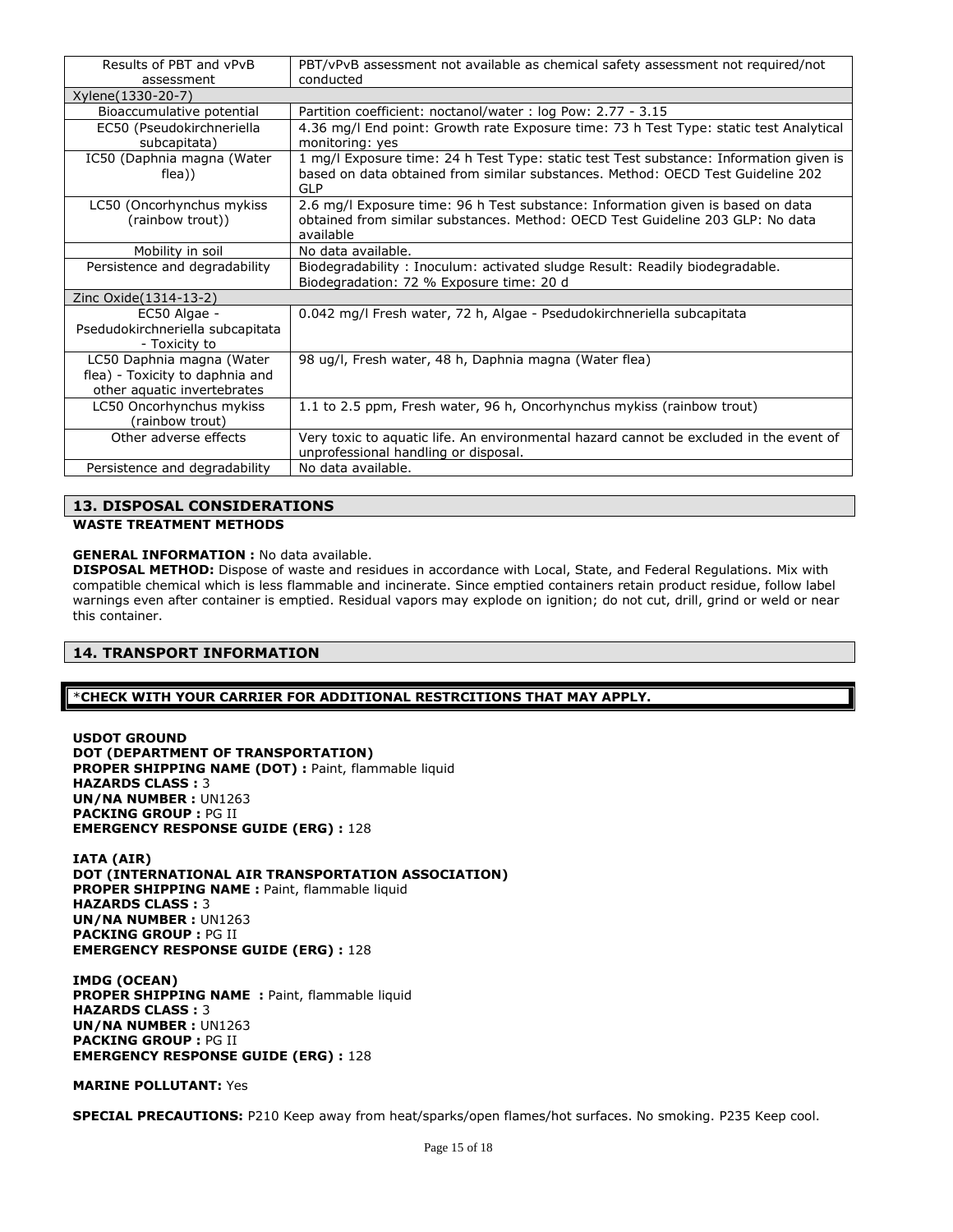#### **US FEDERAL REGULATIONS All ingredients in Section #3 are TSCA (Toxic Substance Control Act) listed.**

**OSHA HAZARDS :** Flammable liquid, Moderate skin irritant, Moderate eye irritant, Carcinogen. **EPCRA - Emergency CERCLA REPORTABLE QUANTITY**

| This product contains: | <b>Chemical CAS#</b> |
|------------------------|----------------------|
| Carbon Black           | 1333-86-4            |
| Xylene                 | 1330-20-7            |
| Phenylethane           | $100 - 41 - 4$       |

**SARA 304 Extremely Hazardous Substances Reportable Quantity :** This material does not contain any components with a section 304 EHS RQ.

#### **SARA TITLE III (SUPERFUND AMENDMENRS AND REAUTHORIZATION ACT)**

**SARA 311/312 Hazards :** Fire Hazard, Acute Health Hazard, Chronic Health Hazard **SARA 313 :**

| This product contains:          | <b>Chemical CAS#</b> |
|---------------------------------|----------------------|
| ^Acetone                        | $67 - 64 - 1$        |
| *Bisphenol A                    | $80 - 05 - 7$        |
| Glycol Ether PM                 | 107-98-2             |
| *Zinc Oxide                     | 1314-13-2            |
| *Methyl Isobutyl Ketone         | $108 - 10 - 1$       |
| *Dimolybdenum trizinc nonaoxide | 22914-58-5           |
| ^Carbon Black                   | 1333-86-4            |

#### **CLEAN AIR ACT :**

| This product contains: | <b>Chemical CAS#</b> |
|------------------------|----------------------|
| Bisphenol A            | $80 - 05 - 7$        |
| Methyl Isobutyl Ketone | $108 - 10 - 1$       |
| Cumene                 | $98 - 82 - 8$        |
| Phenylethane           | $100 - 41 - 4$       |

#### **INTERNATIONAL REGULATIONS**

#### **CLASSIFICATION ACCORDING TO REGULATION (EC) No. 1272/2008 (CLP) :**

Flam. Liq. 2 H226 Eye Irrit. 2 H319 STOT SE 3 H336

#### **NATIONAL REGULATIONS**

| This product contains: | <b>Chemical CAS#</b> |
|------------------------|----------------------|
| #Carbon Black          | 1333-86-4            |

# Indicates a chemical listed by IARC as a possible carcinogen.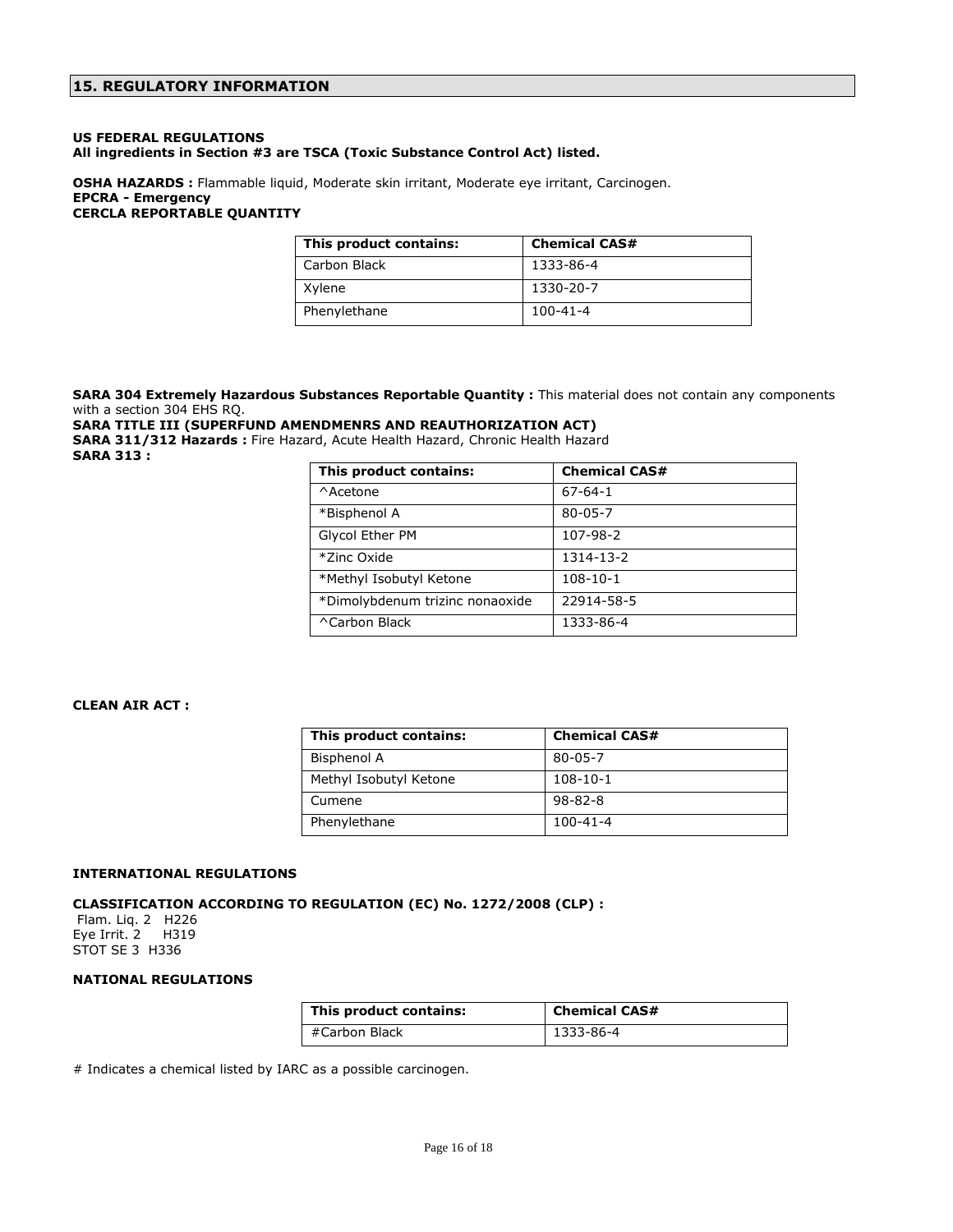#### **STATE REGULATIONS CALIFORNIA PROPOSITION 65**

| This product contains:          | <b>Chemical CAS#</b> |
|---------------------------------|----------------------|
| *Methyl Isobutyl Ketone         | $108 - 10 - 1$       |
| #Dimolybdenum trizinc nonaoxide | 22914-58-5           |
| *Aliphatic Solvent              | 64742-47-8           |
| +n-Methylpyrrolidone            | 872-50-4             |
| *Cumene                         | $98 - 82 - 8$        |
| *Phenylethane                   | $100 - 41 - 4$       |

**\***This product contains (a) chemical (s) known to the State of California to cause cancer.

#This product contains (a) chemical (s) known to the State of California to be carcinogenic.

+This product contains (a) chemical (s) known to the State of California to cause birth defects or other reproductive harm.

#### **Massachusetts Right to Know**

| This product contains | <b>Chemical CAS#</b> |
|-----------------------|----------------------|
| Acetone               | $67 - 64 - 1$        |
| Glycol Ether PM       | 107-98-2             |
| Zinc Oxide            | 1314-13-2            |
| Carbon Black          | 1333-86-4            |
| Aliphatic Solvent     | 64742-47-8           |
| Pseudocumene          | $95 - 63 - 6$        |
| Phosphoric Acid       | 7664-38-2            |
| Xylene                | 1330-20-7            |
| Cumene                | $98 - 82 - 8$        |
| Phenylethane          | $100 - 41 - 4$       |

#### **Pennsylvania Right to Know**

| This product contains          | <b>Chemical CAS#</b> |
|--------------------------------|----------------------|
| Acetone                        | $67 - 64 - 1$        |
| Glycol Ether PM                | 107-98-2             |
| Zinc Oxide                     | 1314-13-2            |
| Dimolybdenum trizinc nonaoxide | 22914-58-5           |
| Carbon Black                   | 1333-86-4            |
| Aliphatic Solvent              | 64742-47-8           |
| Pseudocumene                   | $95 - 63 - 6$        |
| Phosphoric Acid                | 7664-38-2            |
| Xylene                         | 1330-20-7            |
| Cumene                         | $98 - 82 - 8$        |
| Lithium Chloride               | 7447-41-8            |
| Phenylethane                   | $100 - 41 - 4$       |

#### **New Jersey Right to Know**

| This product contains          | <b>Chemical CAS#</b> |
|--------------------------------|----------------------|
| Acetone                        | $67 - 64 - 1$        |
| Glycol Ether PM                | 107-98-2             |
| Zinc Oxide                     | 1314-13-2            |
| Dimolybdenum trizinc nonaoxide | 22914-58-5           |